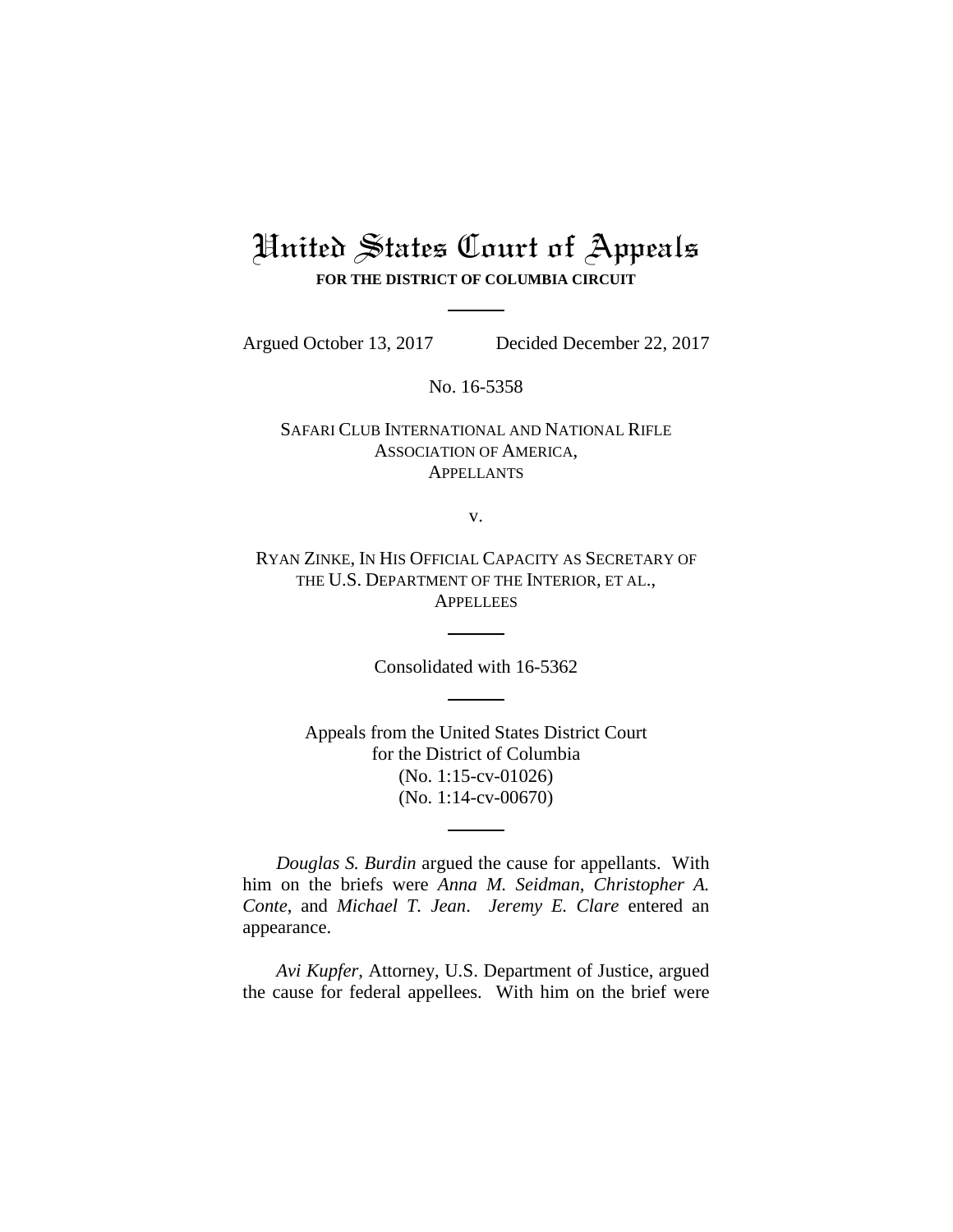*Jeffrey H. Wood*, Acting Assistant Attorney General, and *Andrew C. Mergen*, and *Matthew Littleton*, Attorneys.

*Michael Ray Harris* and *Jennifer E. Best* were on the brief for appellees Friends of Animals, et al. *Courtney R. McVean*  entered an appearance.

*Tanya Sanerib*, *Sarah Uhlemann*, and *Anna Frostic* were on the brief for *amici curiae* The Humane Society of the United States, et al. in support of defendants-appellees.

Before: GARLAND, *Chief Judge*, TATEL, *Circuit Judge*, and EDWARDS, *Senior Circuit Judge*.

Opinion for the Court filed by *Senior Circuit Judge* EDWARDS.

EDWARDS, *Senior Circuit Judge*: By regulation issued pursuant to the Endangered Species Act ("ESA"), sport-hunted African elephant trophies may only be imported into the United States if, among other things, the U.S. Fish and Wildlife Service ("Service") makes "[a] determination . . . that the killing of the trophy animal will enhance the survival of the species." 50 C.F.R. § 17.40(e)(6)(i)(B) ("Special Rule"). On April 4, 2014, the Service issued a press release stating that the agency lacked sufficient information to support a positive enhancement determination with respect to elephant trophies hunted in Zimbabwe during the 2014 hunting season. The finding, which was subsequently published in the Federal Register, banned the importation of such trophies going forward from the date of the finding. The Service also made negative enhancement findings in July of 2014 and March of 2015, each time concluding that information concerning the size of the Zimbabwean elephant population and status of conservation efforts in Zimbabwe did not support a conclusion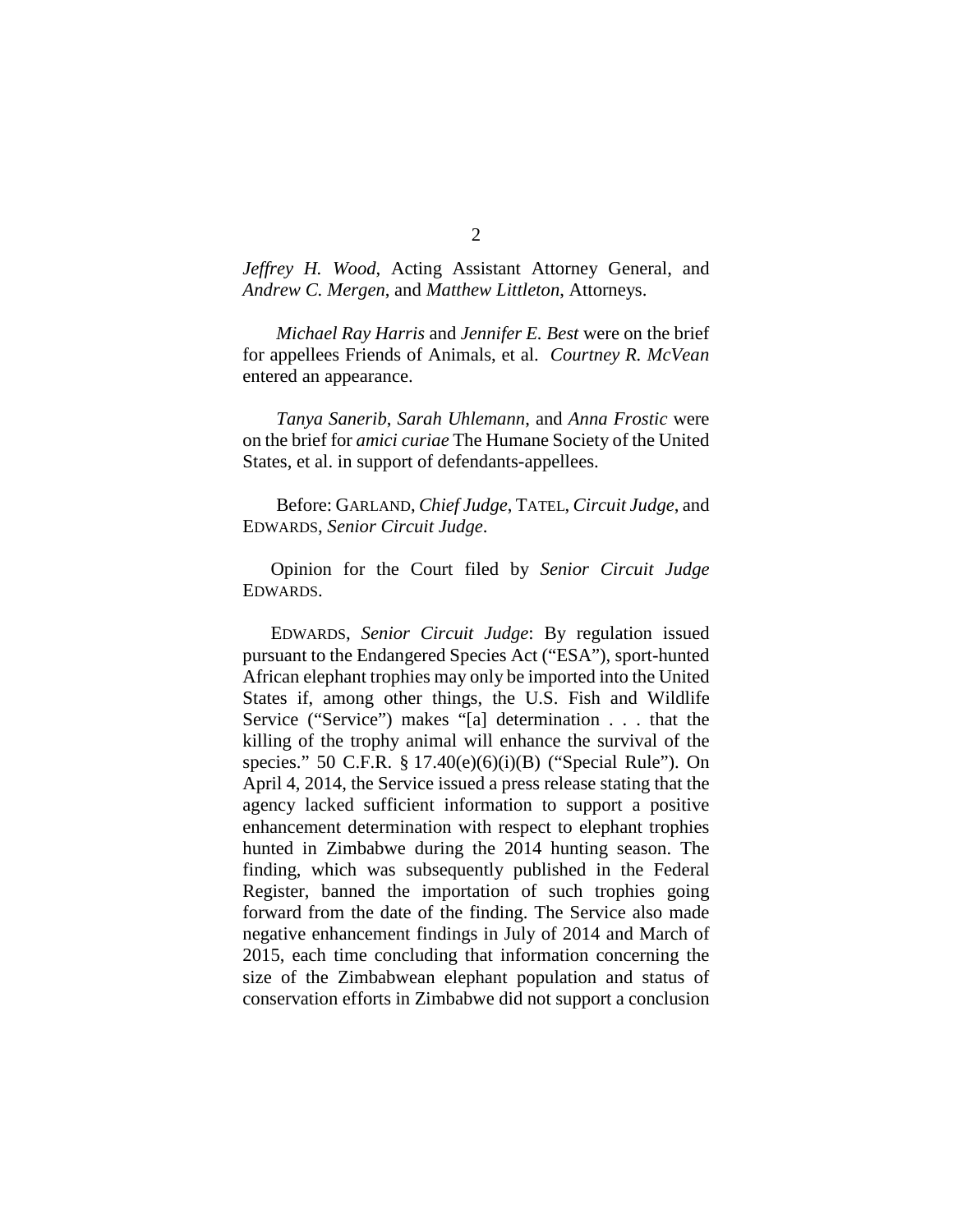that killing the animal "will enhance the survival of the species." *Id.*

Safari Club International ("Safari Club") and the National Rifle Association ("NRA") (collectively, "Appellants") filed suit in District Court to challenge the 2014 and 2015 findings. Appellants claimed that the agency's actions were arbitrary and capricious under the Administrative Procedure Act ("APA") and violated the ESA because, *inter alia*, in its determinations to ban the elephant imports, the Service impermissibly relied on standards that are more stringent than the statutory requirements in the ESA. The District Court denied Appellants' motion for summary judgment on these claims and granted judgment for the Service. For the reasons explained below, we affirm judgment for the Service on these claims.

Appellants also contended that the Service erred in adopting the 2014 and 2015 enhancement findings without adhering to the notice-and-comment rule-making requirements of the APA. *See* 5 U.S.C. § 553. The District Court rejected this claim on the ground that the enhancement findings were the product of adjudications and, therefore, not covered by the APA's rule-making requirements. The District Court erred on this point. Under the APA, a "rule" is "the whole or a part of an agency statement of general or particular applicability and future effect designed to implement, interpret, or prescribe law or policy." *Id.* § 551(4). And as the Supreme Court has explained, rule-making procedures are "used in the formulation of a basically legislative-type judgment, for prospective application only, rather than in adjudicating a particular set of disputed facts." *United States v. Fl. E. Coast Ry. Co.*, 410 U.S. 224, 246 (1973). The enhancement findings in this case fit these definitions of "rule" to a tee. Therefore, the Service erred in adopting the findings without first following the notice-andcomment rule-making requirements of the APA. Accordingly,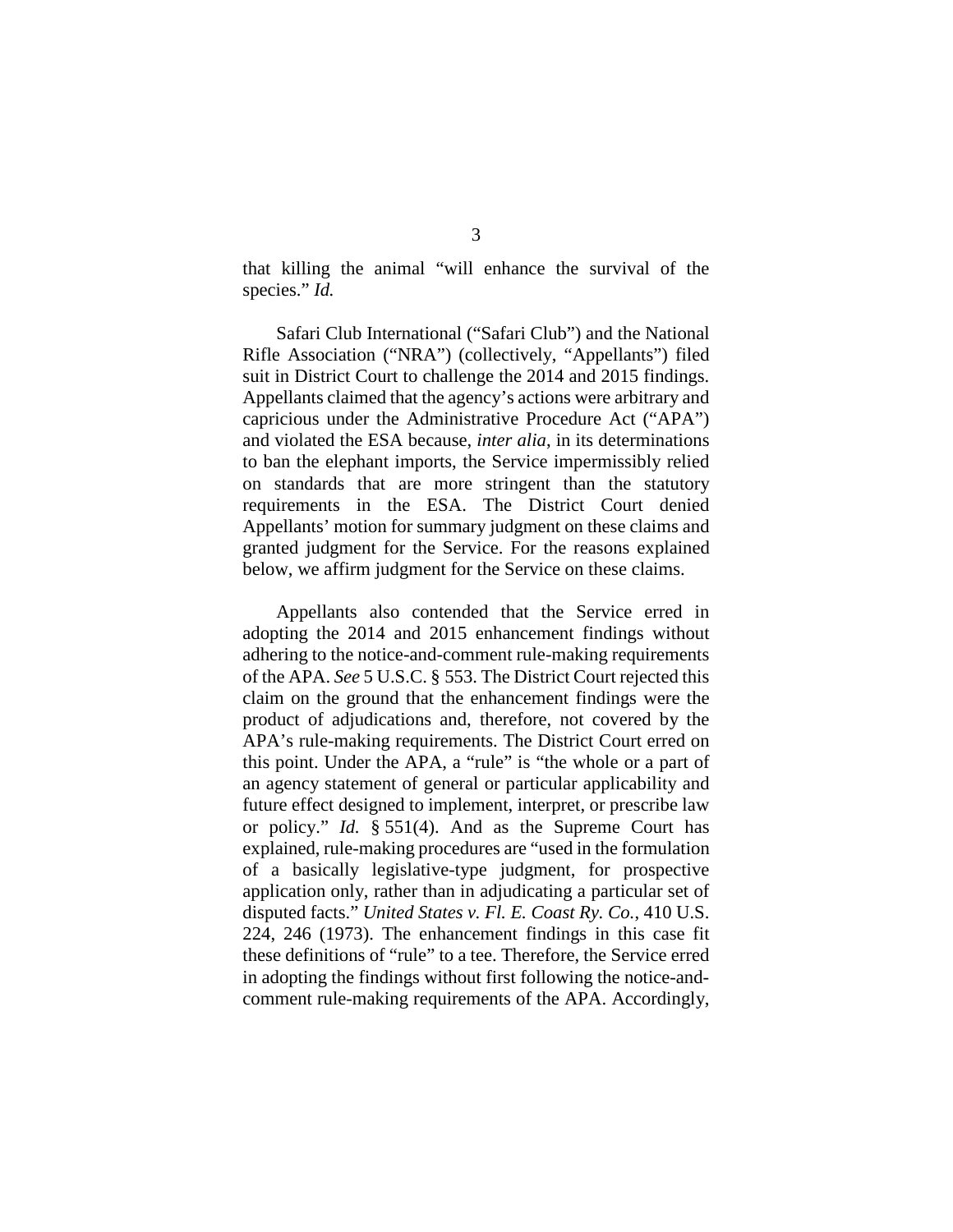we reverse the District Court's grant of summary judgment in favor of the Service on the § 553 claim. The case will be remanded to the District Court with instructions to remand to the Service so that it may initiate rule making to address enhancement findings for the time periods at issue in this case.

#### **I. BACKGROUND**

### **A. Statutory and Regulatory Background**

#### *1. The CITES Treaty*

The United States and Zimbabwe are parties to the Convention on International Trade in Endangered Species of Wild Fauna and Flora, Mar. 3, 1973, 27 U.S.T. 1087 ("CITES" or "Convention"). *See* 16 U.S.C. § 1538(c)(1) (incorporating the Convention into U.S. domestic law through the ESA). The Convention regulates the international trade of imperiled species that are listed in its appendices, which include African elephants, or *Loxodonta africana*, from Zimbabwe. *See, e.g.*, *id.* §§ 1537a–1539; 50 C.F.R. § 17.11.

As relevant here, Appendix I lists species that are "threatened with extinction which are or may be affected by trade," CITES art. II(1), 27 U.S.T. at 1092, and Appendix II lists species that may become threatened with extinction unless their trade is regulated, *id.* art. II(2), 27 U.S.T. at 1092. Parties to the Convention may not allow trade in species listed in the appendices except in accordance with the treaty's provisions. *Id.* art. II(4), 27 U.S.T. at 1092.

Appendix I species may be shipped internationally only if both the importing and exporting countries grant permits, which are subject to certain conditions. *Id.* art. III, 27 U.S.T. at 1093–95. Among the requirements for a permit to issue, both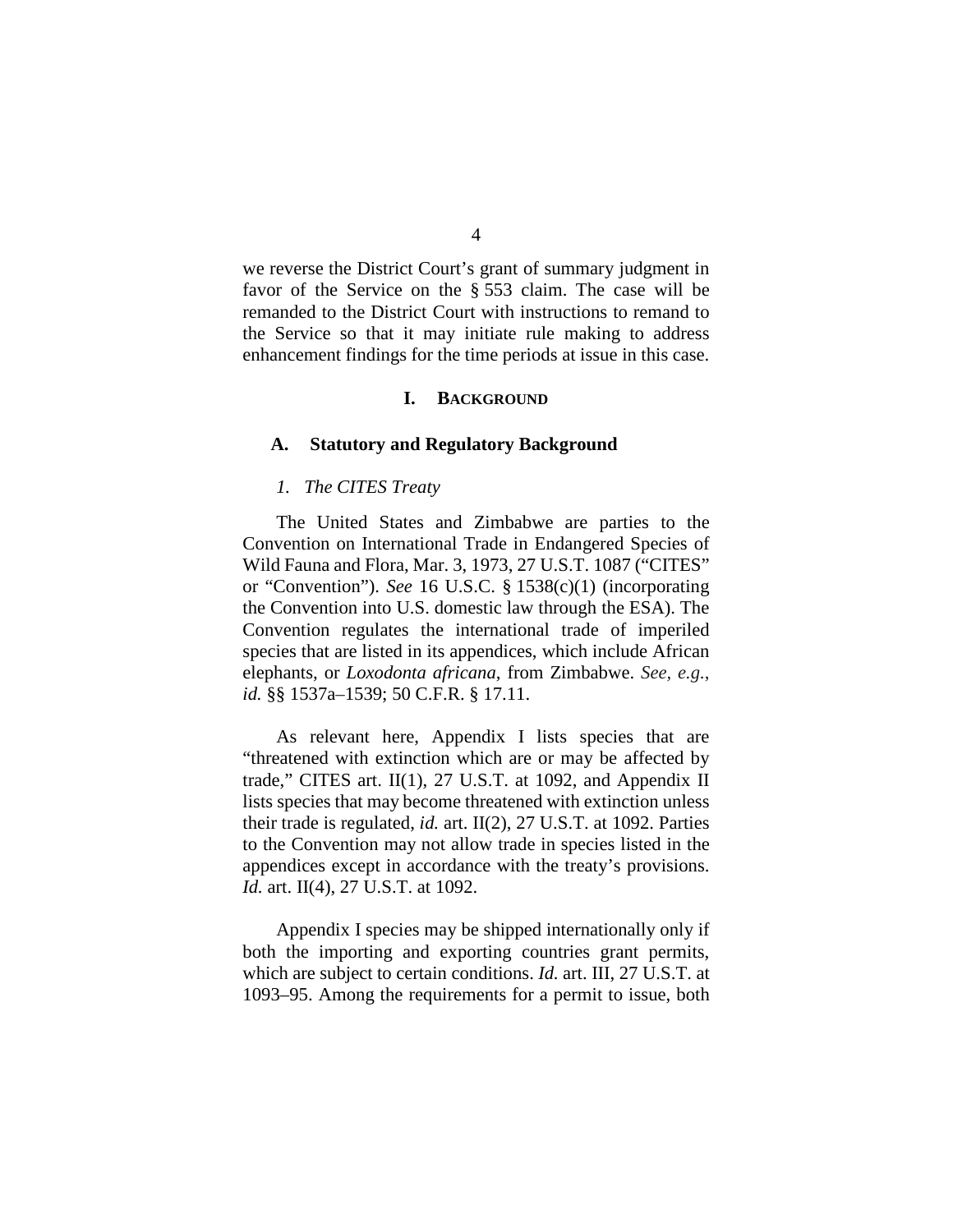countries must make a "non-detriment" finding, certifying that the trade in threatened species "will not be detrimental to the survival of that species." *Id.* art. III(2)(a), 27 U.S.T. at 1093; *id.* art. III(3)(a), 27 U.S.T. at 1093. Until 1994, the Convention also required an importing country to make an "enhancement finding," a determination that "the killing of the animal . . . would enhance the survival of the species." Retention of Threatened Status for the Continental Population of the African Elephant, 57 Fed. Reg. 35,473, 35,485 (Aug. 10, 1992). The parties to the Convention removed the enhancement finding requirement from the treaty by resolution in 1994.

For Appendix II species, the Convention requires a permit from the exporting country only. CITES art. IV, 27 U.S.T. at 1095–97. While subject to the non-detriment finding requirement, permits for Appendix II species have never been conditioned on the exporting country making an enhancement finding. In 1997, over opposition from the United States, the parties to the Convention transferred African elephants in Zimbabwe from Appendix I to Appendix II. Changes in List of Species in Appendices to the [CITES], 62 Fed. Reg. 44,627, 44,628–29 (Aug. 22, 1997).

It is undisputed that the proscriptions in the Convention are a floor, not a ceiling, for protection of Appendix II species. The treaty "in no way affect [s] the right of Parties to adopt . . . stricter domestic measures regarding the conditions for trade, taking possession or transport of specimens of species included in Appendices I, II, and III, or the complete prohibition thereof." CITES art. XIV(1), 27 U.S.T. at 1108.

### *2. The Endangered Species Act*

Congress passed the Endangered Species Act ("ESA"), 16 U.S.C. §§ 1531–44 (2000), to provide for the conservation of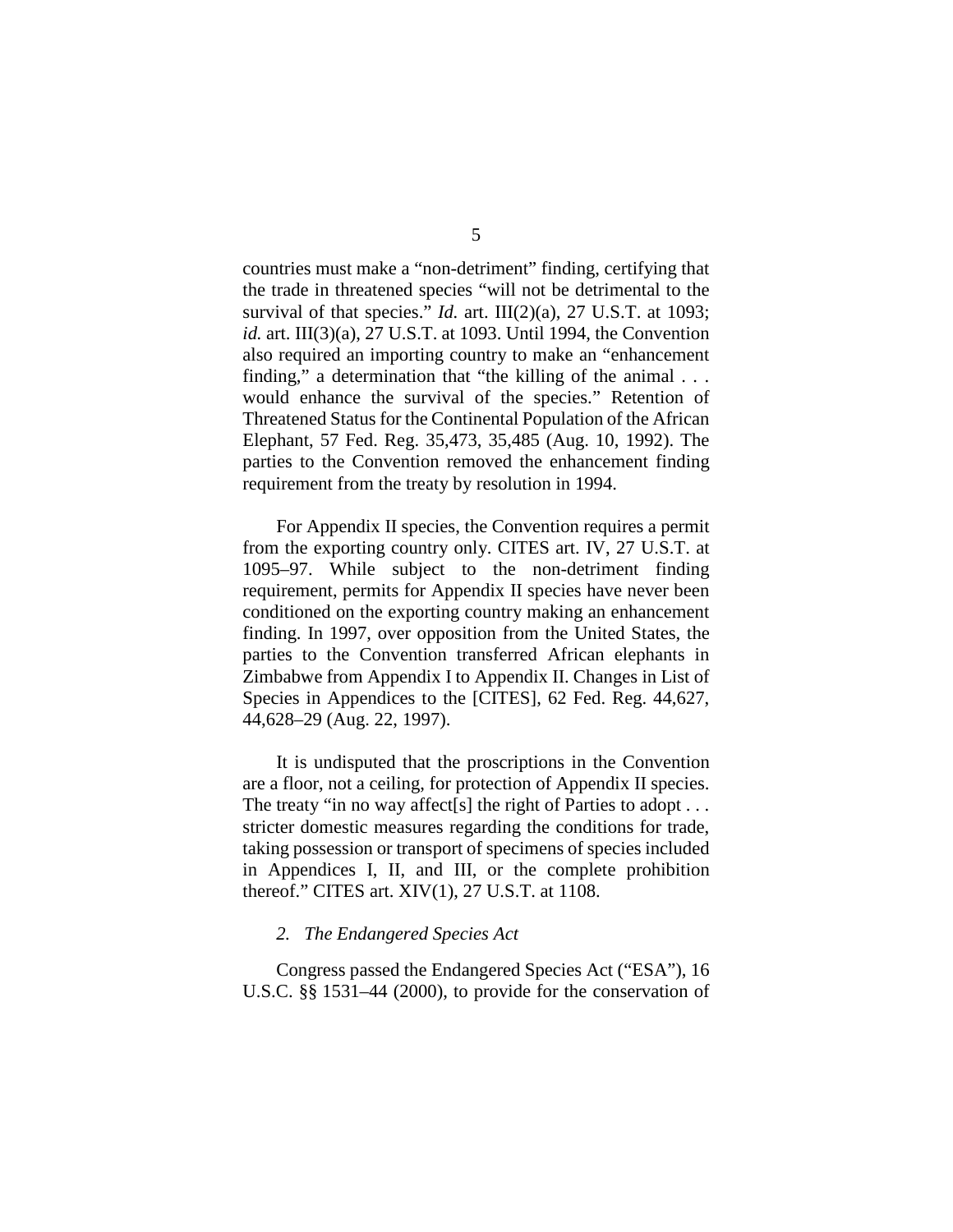"endangered" and "threatened" species, *id.* § 1531(b); *see id.* § 1532(6) (defining "endangered species" as "any species which is in danger of extinction throughout all or a significant portion of its range"); *id.* § 1532(20) (defining "threatened species" as "any species which is likely to become an endangered species within the foreseeable future throughout all or a significant portion of its range"). Except in narrow circumstances, the Act generally prohibits the importation of *endangered* species into the United States. *Id.* § 1538(a)(1)(A); 50 C.F.R. § 17.21(b).

For threatened species, section 4(d) requires the Service to "issue such regulations as [it] deems necessary and advisable to provide for the[ir] conservation." 16 U.S.C. § 1533(d). Pursuant to this authority, the Service has promulgated a regulation extending the general import prohibition on endangered species to threatened species. *See* 50 C.F.R. § 17.31(a). The Service reserved the right, however, to create "special rule[s]" regarding threatened species, which "contain all the applicable prohibitions and exceptions" regarding import of that species. *Id.* § 17.31(c). In other words, "the [Service] has, with this regulation, established a regime in which the prohibitions established for endangered species are extended automatically to all threatened species by a blanket rule and then withdrawn as appropriate, by special rule for particular species and by permit in particular situations." *Sweet Home Chapter of Cmtys. for a Great Or. v. Babbitt*, 1 F.3d 1, 5 (D.C. Cir. 1993).

Since 1978, the Service has listed the African elephant as a threatened species under the ESA, *see* Listing of the African Elephant as a Threatened Species, 43 Fed. Reg. 20,499, 20,503 (May 12, 1978); 50 C.F.R. § 17.11(h), and maintained a Special Rule governing its importation, *see* 50 C.F.R. § 17.40(e) ("Special Rule"). In 1992, the Service added a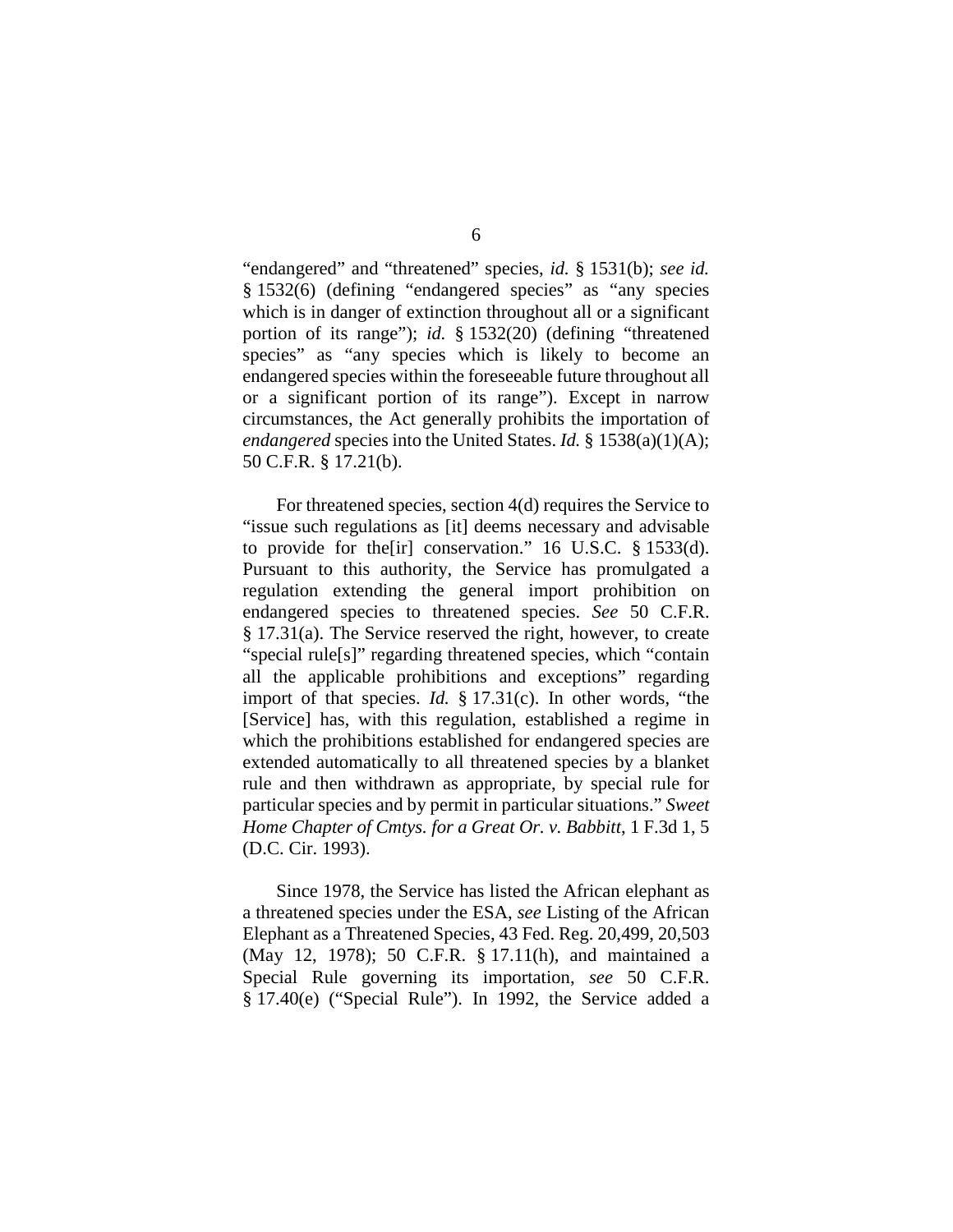provision to the Special Rule providing that sport-hunted African elephant trophies may only be imported into the United States under certain conditions, including that the Service must make "[a] determination . . . that the killing of the trophy animal will enhance the survival of the species." *Id.*  $§ 17.40(e)(6)(i)(B)$ . This means that, in the United States, the enhancement finding requirement continues to apply in accordance with the Special Rule under the ESA. The 1994 removal of the enhancement finding requirement from the Convention for the issuance of import permits for Appendix I species "d[id] not supersede import or export requirements pursuant to [the ESA]." 62 Fed. Reg. at 44,633.

The Service maintains the right to make nation-wide enhancement findings *sua sponte*, "on a periodic basis upon receipt of new information on the species' population or management." *Id*. Current findings "remain in effect until the Service finds, based on new information, that the conditions of the special rule are no longer met and has published a notice of any change in the Federal Register." *Id.*

Finally, section  $9(c)(2)$  of the ESA provides that "[a]ny importation into the United States" of non-endangered, Appendix II species such as Zimbabwean elephants "shall," where certain conditions are satisfied, "be presumed to be an importation not in violation of any provision of [the ESA] or any regulation issued pursuant to [the ESA]." 16 U.S.C. § 1538(c)(2).

### *3. The Enhancement Findings*

In 1997, the Service made a positive enhancement finding for sport hunting of African elephants in Zimbabwe. Memorandum, Enhancement Finding for African Elephants Taken as Sport-hunted Trophies in Zimbabwe, U.S. Fish and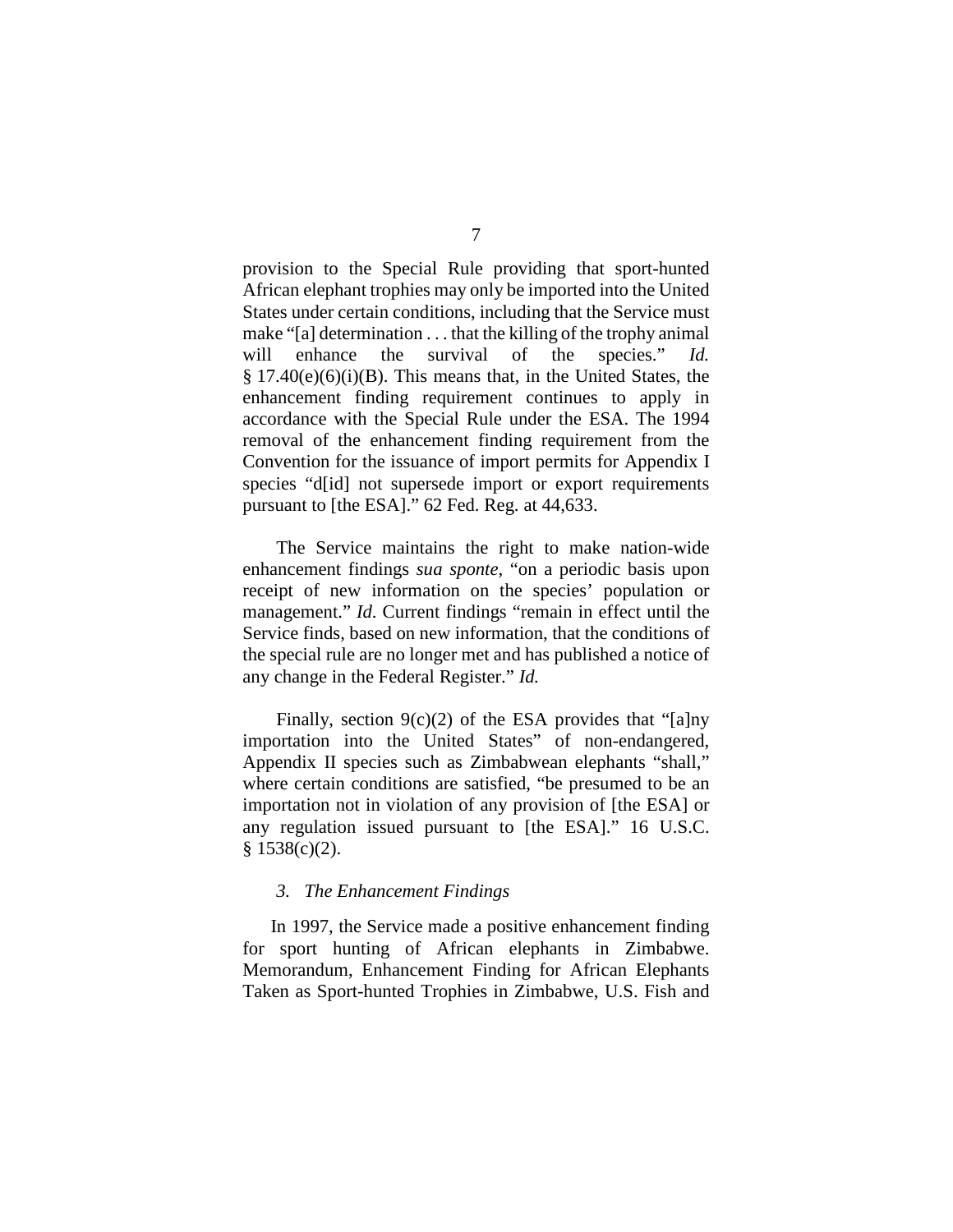Wildlife Service (July 2, 1997), *reproduced at* Joint Appendix ("J.A.") 373–76. The Service explained that revenues generated by sport hunting benefited rural communities and elephant conservation programs in Zimbabwe. In addition, Zimbabwe's government had in place conservation and antipoaching programs to protect the elephants. And "one of the best sets of elephant population data in Africa" indicated that Zimbabwe's elephant population was growing at "about 5% per annum," from 46,000 elephants in 1980 to 66,000 in 1997. J.A. 373–74. Thus, "[b]ased on available information," the Service found that "the import of sport-hunted elephant trophies from Zimbabwe enhances the survival of the species." J.A. 373.

Those findings remained in effect until April 4, 2014, when the Service made an interim negative enhancement finding and suspended the importation of sport-hunted elephant trophies from Zimbabwe. Memorandum, Enhancement Finding for African Elephants Taken as Sport-hunted Trophies in Zimbabwe during 2014, U.S. Fish and Wildlife Service (Apr. 17, 2014), *reproduced at* J.A. 496–501. The Service noted that publicly available survey information suggested that "the elephant population in Zimbabwe has declined from 84,416 elephants in 2007 to 47,366 elephants in 2012." J.A. 500. But the Service explained that "[t]he most significant aspect of [its] analysis is the lack of recent data on what is occurring in Zimbabwe." J.A. 501. The Service had not received any information in writing from the Zimbabwean Government since 2007, when it had received three undated and unsigned papers that relied on dated information. And the Service had gained little new information from the occasional meetings it had with Zimbabwean officials since 2007. Lacking current data from the Zimbabwean government regarding its conservation programs and the status of the elephant population, the Service determined that it was not possible "to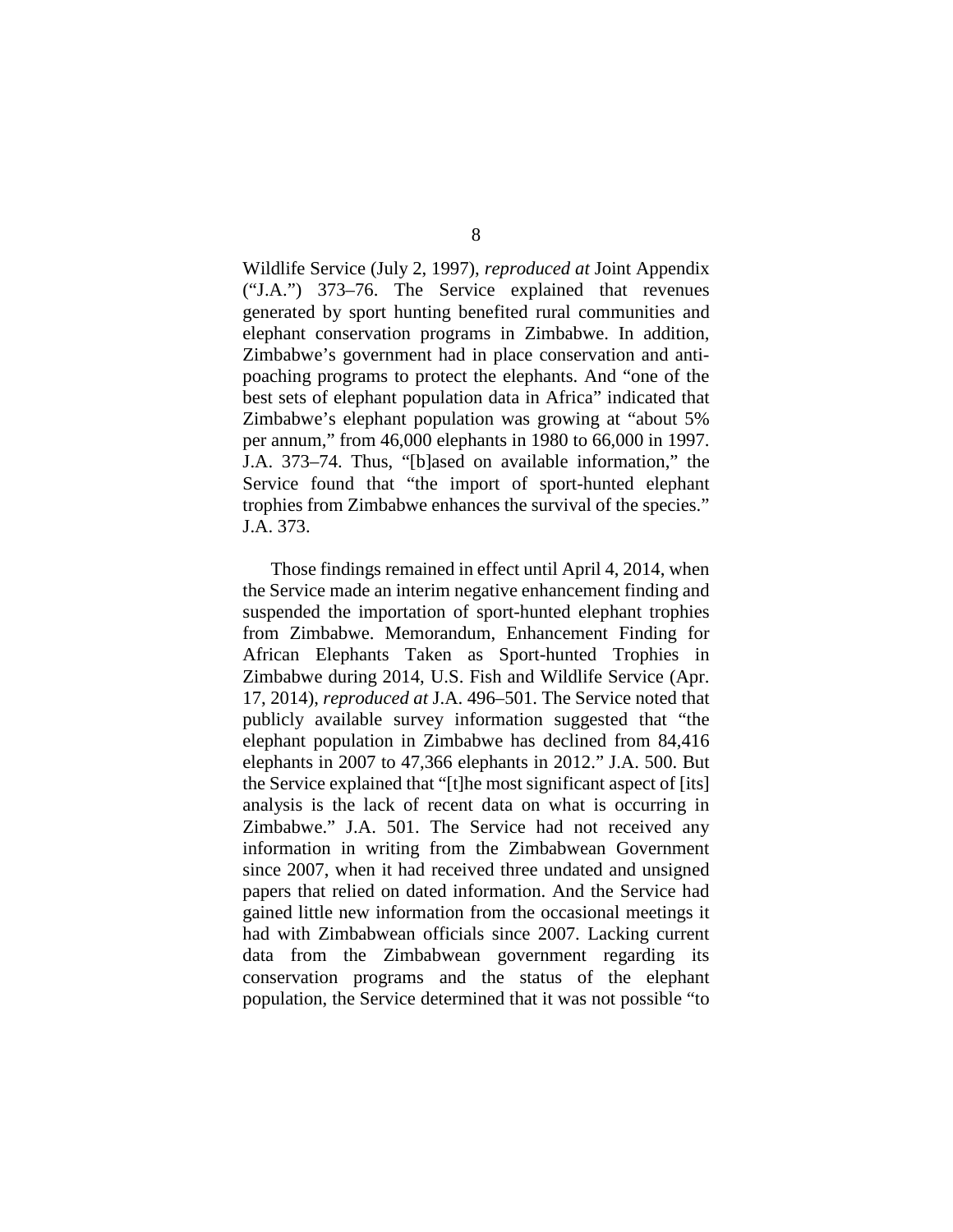make a positive finding that sport-hunting is enhancing the survival of the species." *Id.* It therefore temporarily banned imports of sport-hunted trophies of elephants from Zimbabwe until better information could be obtained from the Zimbabwean government, and sent a letter to authorities in Zimbabwe requesting more information. J.A. 468–69.

The Service announced the negative enhancement finding in a press release on its website on April 4, 2014, but did not publish notice of the finding in the Federal Register until May 12, 2014. Interim Suspension of Imports of Elephant Trophies from Zimbabwe, 79 Fed. Reg. 26,986 (May 12, 2014). Without expressly inviting public comment, the notice stated that the Service was "actively pursuing additional information" from Zimbabwe and "other sources" to "make a final [enhancement] determination" for 2014. *Id.* at 26,987.

Over the next several months, the Service received and considered information submitted by the Zimbabwean government, safari outfitters, including Safari Club, and conservation and hunting associations. Based on the submitted information, the Service issued a final negative enhancement finding on July 17, 2014. Memorandum, Enhancement Finding for African Elephants Taken as Sport-hunted Trophies in Zimbabwe during 2014, U.S. Fish and Wildlife Service (July 22, 2014), *reproduced at* J.A. 520–32; *see also* Notice of Suspension of Imports of Zimbabwe Elephant Trophies Taken in 2014 on or After April 4, 2014, 79 Fed. Reg. 44,459 (July 31, 2014). The Service explained that Zimbabwe's population estimates for its elephants were "clearly based on outdated information." J.A. 525. The few recent surveys provided by Zimbabwe exhibited a number of faults that rendered them prone to double counting. *Id.* The submissions similarly lacked reliable information regarding Zimbabwe's management plans, anti-poaching efforts, and regulation of elephant hunting. *Id.* at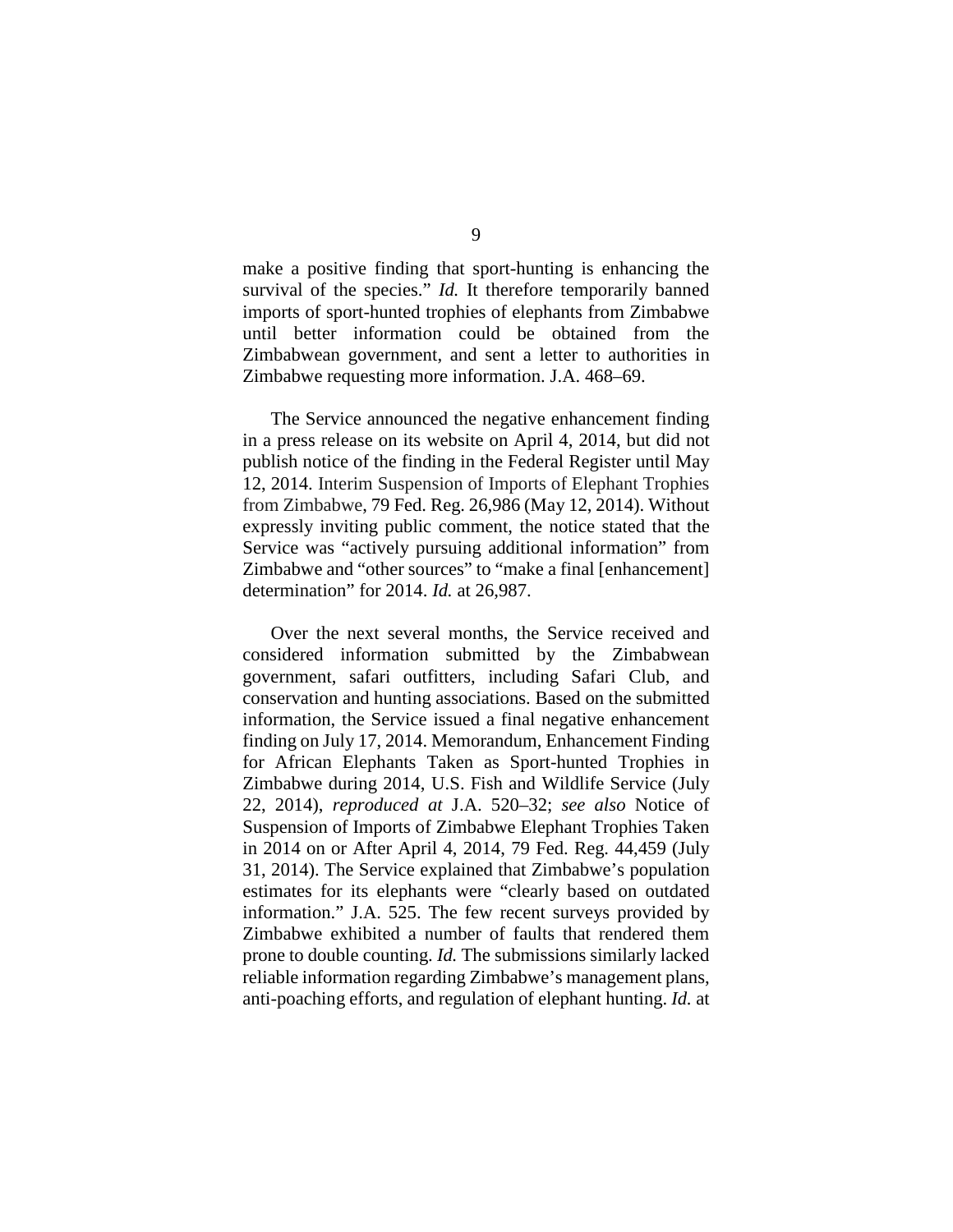524–28. Unable to make a positive enhancement finding on the basis of the new information, the Service forbid the importation of elephants harvested in Zimbabwe from April 4, 2014 through the end of the year.

On March 26, 2015, the Service made yet another negative enhancement finding, banning the importation of trophies of "elephants taken in Zimbabwe during the 2015 hunting season and *future* hunting seasons." Memorandum, Enhancement Finding for African Elephants Taken as Sport-hunted Trophies in Zimbabwe On or After January 1, 2015, U.S. Fish and Wildlife Service (Mar. 26, 2015), *reproduced at* J.A. 588–605; *id.* at 588; *see also* Notice of Continued Suspension of Imports of Zimbabwe Elephant Trophies Taken On or After April 4, 2014, 80 Fed. Reg. 42,524 (July 17, 2015). Once again, the finding was "due to the Service being unable to make [a positive] enhancement finding even after receiving additional materials from Zimbabwe's Parks and Wildlife Management Authority and others," including Safari Club. 80 Fed. Reg. at 42,525.

### **B. Procedural Background**

On April 21, 2014, Safari Club, later joined by the NRA, filed a complaint in the District Court, challenging the Service's April 4, 2014 enhancement finding pertaining to importation of African elephant trophies from both Zimbabwe and Tanzania. *Safari Club Int'l v. Jewell*, 47 F. Supp. 3d 29, 31 (D.D.C. 2014). The District Court granted the federal defendants' motion to dismiss the Tanzanian claims on the grounds that the plaintiffs had not exhausted their administrative remedies, since no member of the Safari Club or NRA had applied for an import permit for any Tanzanian elephant. *Safari Club Int'l v. Jewell*, 76 F. Supp. 3d 198, 206– 09 (D.D.C. 2014). The court also allowed the plaintiffs to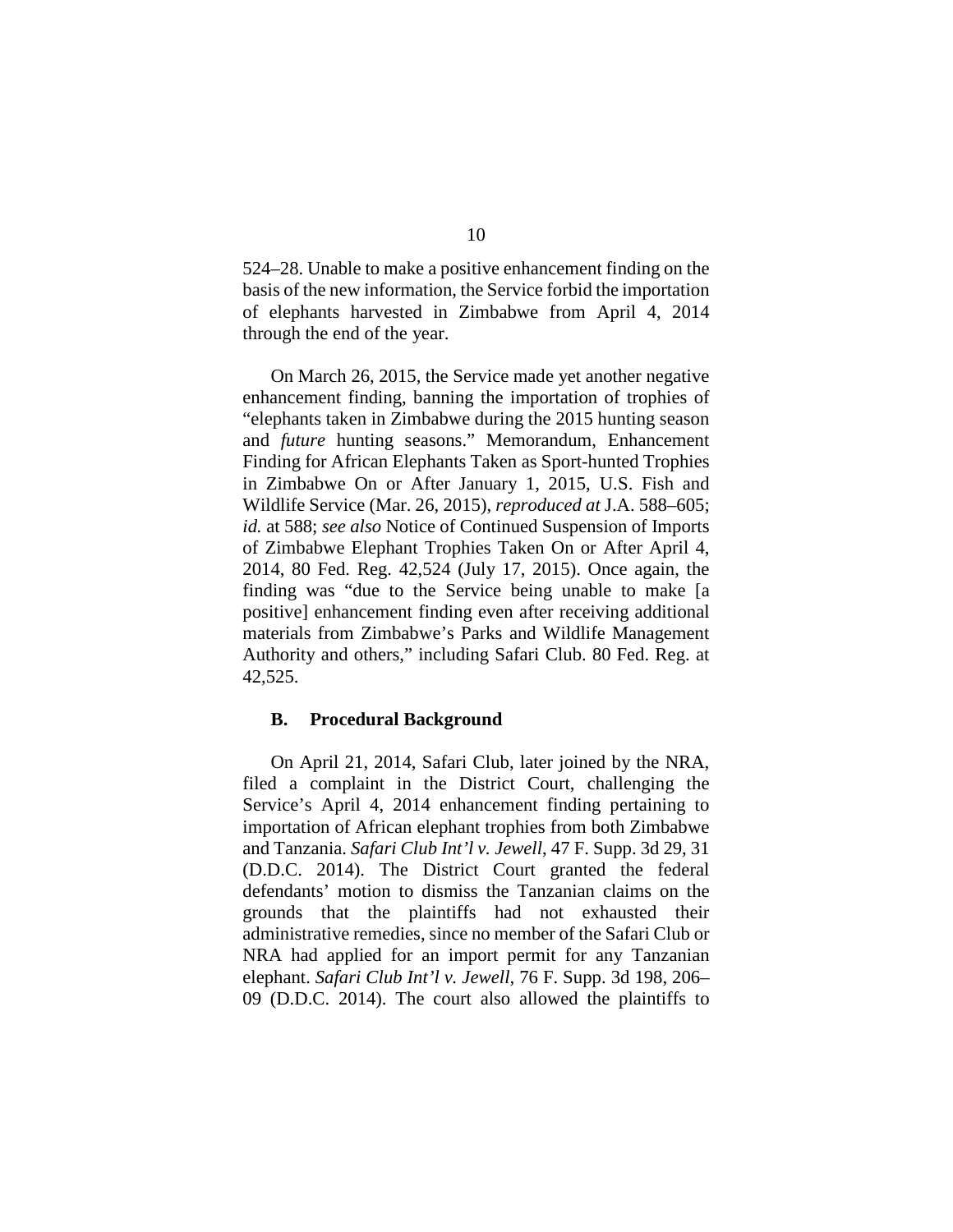amend their complaint to add claims challenging the July 2014 enhancement finding. *Id.* at 205–06. The Court of Appeals reversed the dismissal of the Tanzanian claims, holding that Safari Club and the NRA had standing, the April and July findings were final agency actions, and Safari Club did not need to seek a permit in order to exhaust its administrative remedies. *Safari Club Int'l v. Jewell*, 842 F.3d 1280, 1285–90 (D.C. Cir. 2016).

In June 2015, Safari Club and the NRA ("Appellants") filed a separate action alleging that the Service's March 26, 2015 enhancement finding violated the ESA, 16 U.S.C. § 1531 *et seq.*, and the APA, 5 U.S.C. § 706. Complaint for Declarative and Injunctive Relief, ¶¶ 88–125 (June 30, 2015); *see also Safari Club Int'l v. Jewell*, 213 F. Supp. 3d 48, 51 (D.D.C. 2016). Members of both organizations had harvested elephants in Zimbabwe in 2014 and 2015. However, as a result of the challenged enhancement findings, the members were barred from importing the trophies into the United States. Complaint, ¶¶ 18, 24; Appellants' Br. 57–58. The District Court consolidated the two Zimbabwe-related cases and granted leave to Friends of Animals and the Zimbabwe Conservation Task Force to intervene as defendants. That consolidated case is the subject of this appeal.

The plaintiffs made four principal ESA and APA claims before the District Court. First, they claimed that the Service's reasoning was arbitrary and capricious, in part because the findings imposed a standard greater than "enhancement." Second, they argued that by resting on the absence of evidence that sport hunting enhances the survival of the African elephant in Zimbabwe, the findings violated the presumption of legality established in section  $9(c)(2)$  of the ESA. Third, they claimed that the removal of the enhancement-finding requirement from the Convention in 1994 required the Service to initiate rule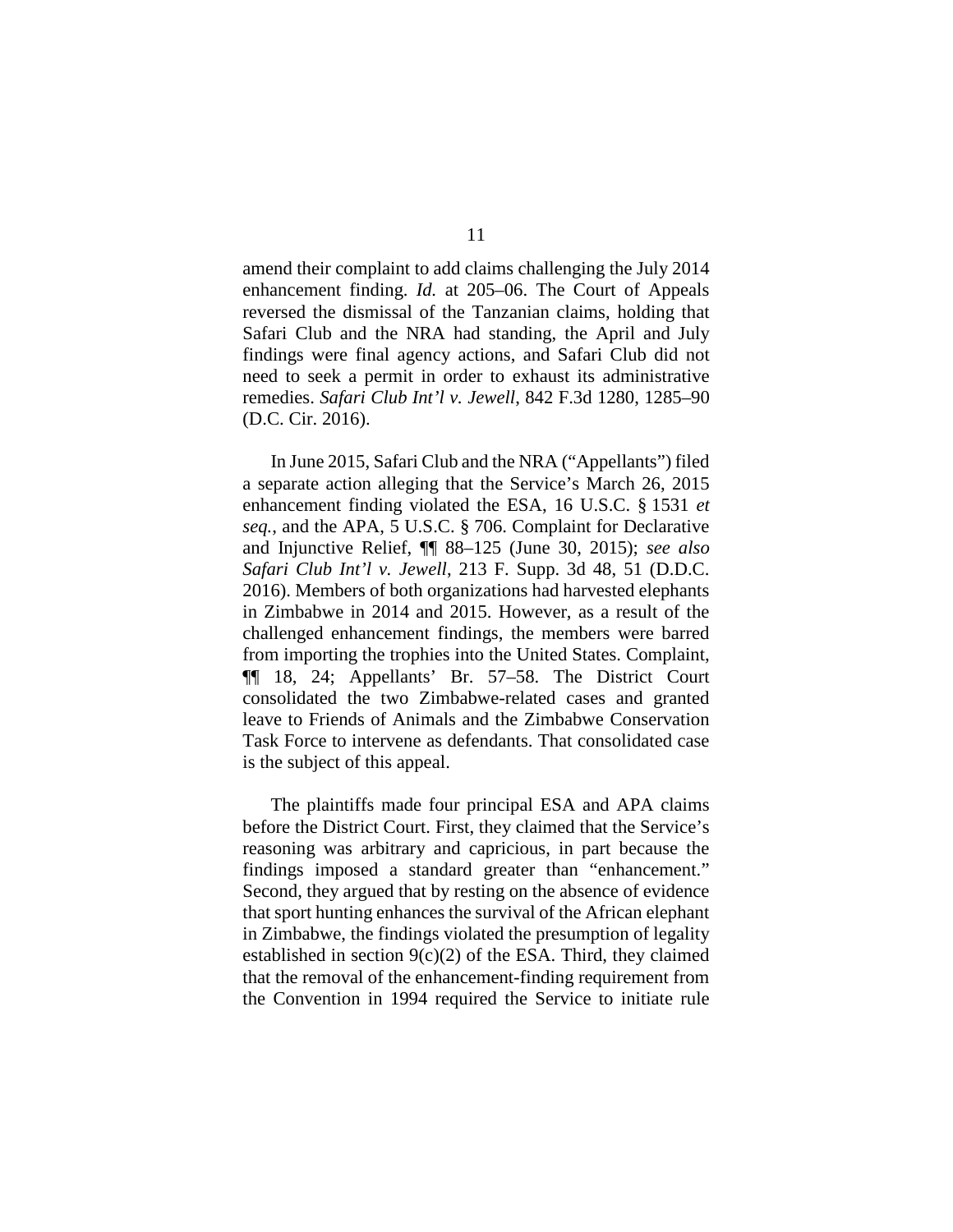making with respect to the Special Rule's enhancement condition. Finally, the plaintiffs contended that the three enhancement findings were rules subject to notice-andcomment rule-making procedures under § 553 of the APA. *See Safari Club*, 213 F. Supp. 3d at 61.

Safari Club and the NRA moved for summary judgment on February 18, 2016. The Service and intervenors opposed that motion and cross-moved for summary judgment in their favor.

On September 30, 2016, the District Court entered summary judgment for the government on every claim but one, which the Service has not appealed. *Safari Club*, 213 F. Supp. 3d at 51. The court held that (1) none of the three findings were arbitrary and capricious, *id.* at 73–81; (2) it was reasonable for the Service "to interpret the Special Rule as rebutting [section  $9(c)(2)$  of the ESA's] statutory presumption," *id.* at 66; (3) the Service was not required to initiate rule-making proceedings under the ESA when the enhancement condition was removed from CITES in 1994, *id.* at 66–67; and (4) the enhancement findings resulted from adjudications and therefore were not subject to the APA's rule-making requirements, *id.* at 62–64.

Safari Club and the NRA have now appealed the denial of their motion for summary judgment and the entry of judgment for Appellees.

#### **II. ANALYSIS**

### **A. Standard of Review**

"We review an order granting summary judgment *de novo*, viewing the evidence and drawing all reasonable inferences in favor of the nonmoving party." *Chenari v. George Washington Univ*., 847 F.3d 740, 744 (D.C. Cir. 2017). "In a case like the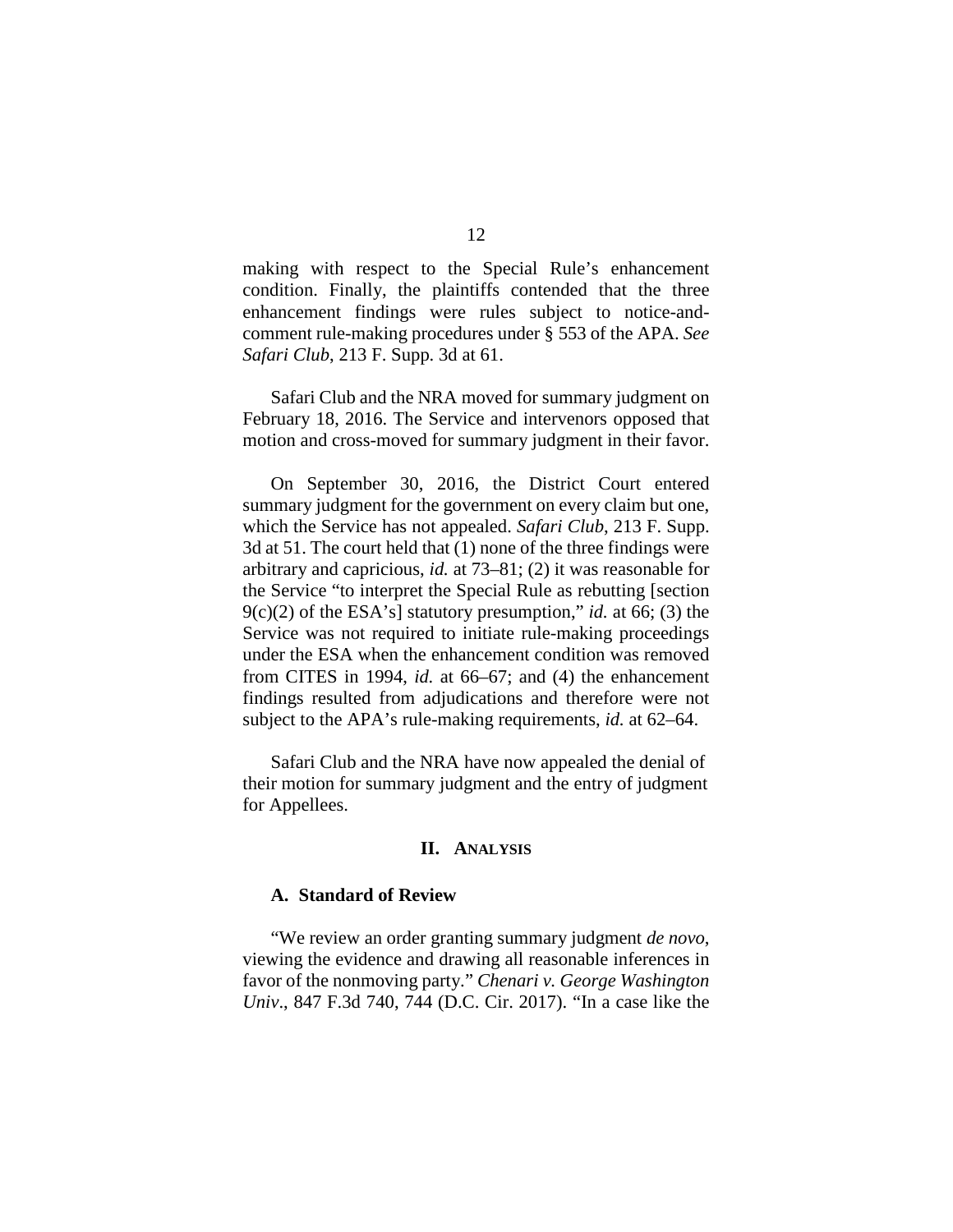instant one, in which the District Court reviewed an agency action under the APA, we review the administrative action directly, according no particular deference to the judgment of the District Court." *Holland v. Nat'l Mining Ass'n,* 309 F.3d 808, 814 (D.C. Cir. 2002).

The APA requires that we "hold unlawful and set aside agency action" that is "arbitrary, capricious, an abuse of discretion, or otherwise not in accordance with law." 5 U.S.C.  $§ 706(2)$ (A). A disputed action also may be set aside as arbitrary and capricious if the agency has acted "without observance of procedure required by law." *Id.* § 706(2)(D); *see Meister v. U.S. Dep't of Agric.*, 623 F.3d 363, 371 (6th Cir.  $2010$ ) (noting that "even in cases arising under § 706(2)(D), the arbitrary-and-capricious standard frequently governs"). In applying the arbitrary and capricious standard, we consider whether the agency "has relied on factors which Congress has not intended it to consider, entirely failed to consider an important aspect of the problem, [or] offered an explanation for its decision that runs counter to the evidence before the agency." *Motor Vehicle Mfrs. Ass'n v. State Farm Mut. Auto. Ins. Co.*, 463 U.S. 29, 43 (1983). The court may "not . . . substitute its [own] judgment for that of the agency," *id.*, and deference is especially warranted where the decision at issue "requires a high level of technical expertise," *Marsh v. Or. Nat. Res. Council*, 490 U.S. 360, 377 (1989). Nonetheless, we must determine whether the Service "examine[d] the relevant data and articulate[d] a . . . rational connection between the facts found and the choice made." *State Farm*, 463 U.S. at 43 (internal quotation marks omitted).

The APA also provides that a reviewing court shall "hold unlawful and set aside agency action, findings, and conclusions found to be . . . in excess of statutory jurisdiction, authority, or limitations, or short of statutory right." 5 U.S.C. § 706(2).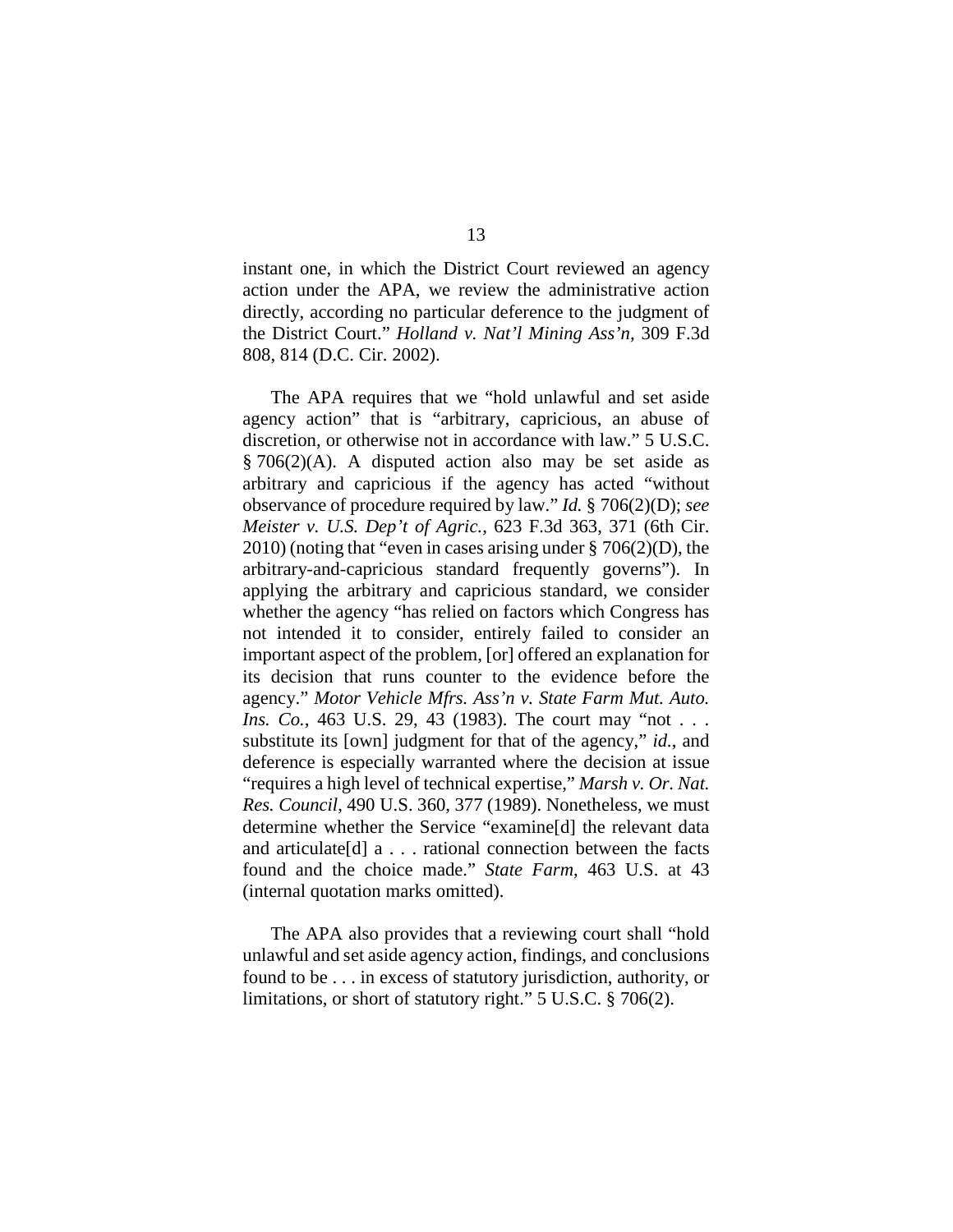In considering whether an agency's construction of its authorizing statute is permissible, we apply "the ordinary tools of statutory construction" to "determine 'whether Congress has directly spoken to the precise question at issue.'" *City of Arlington v. FCC*, 569 U.S. 290, 296 (2013) (quoting *Chevron U.S.A. Inc. v. Nat. Res. Def. Council, Inc*., 467 U.S. 837, 842 (1984)). "If the intent of Congress is clear, that is the end of the matter; for the court, as well as the agency, must give effect to the unambiguously expressed intent of Congress." *Chevron*, 467 U.S. at 842–43. If the statute is ambiguous and the agency has acted pursuant to congressionally delegated authority to make law and with the intent to act with the force of law, we will defer to the agency construction so long as it is reasonable. *United States v. Mead Corp*., 533 U.S. 218, 226–27, 229 (2001). "[T]he question in every case is, simply, whether the statutory text forecloses the agency's assertion of authority, or not." *City of Arlington*, 569 U.S. at 301.

Finally, "[w]e must give substantial deference to an agency's interpretation of its own regulations. Our task is not to decide which among several competing interpretations best serves the regulatory purpose. Rather, the agency's interpretation must be given controlling weight unless it is plainly erroneous or inconsistent with the regulation." *Castlewood Products, L.L.C. v. Norton*, 365 F.3d 1076, 1082 (D.C. Cir. 2004) (*quoting Thomas Jefferson Univ. v. Shalala*, 512 U.S. 504, 512 (1994)).

# **B. The Meaning of "Enhance" in the Service's Regulation**

Appellants first argue that the disputed enhancement findings should be overturned because the Service failed to apply the correct standard in determining whether to ban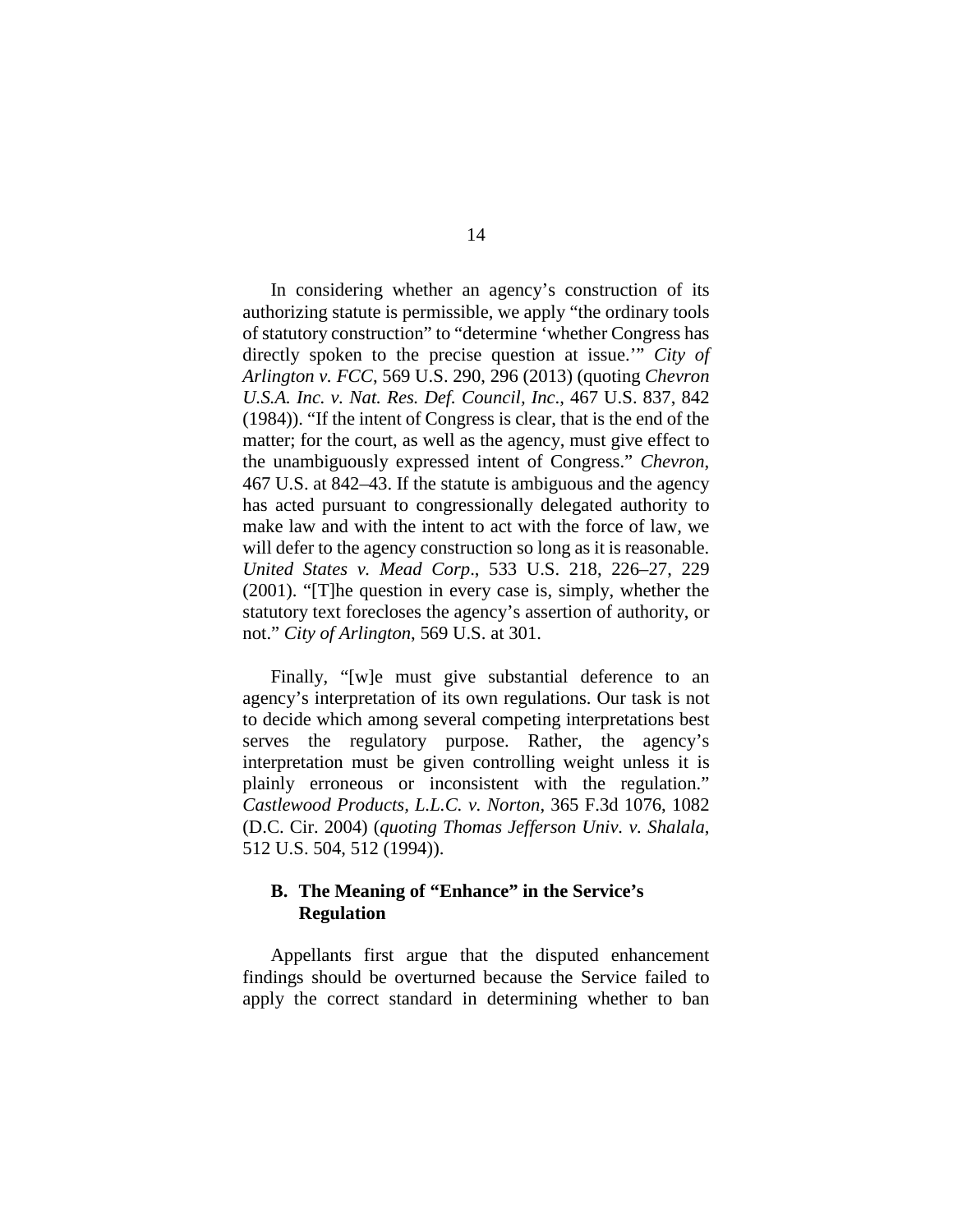elephant imports. As noted above, the Special Rule forbids the importation of sport-hunted elephant trophies absent a "determination" by the Service "that the killing of the trophy animal will *enhance* the survival of the species." 50 C.F.R.  $§ 17.40(e)(6)(i)(B)$  (emphasis added). Appellants claim that the Service banned elephant imports on the ground that there was no evidence to support findings that sport hunting would "ensure" the survival of the elephants. Appellants' Br. 32–36. Appellants thus contend that the Service erred because it applied a standard that is more stringent than the "*enhance*" standard in the Service's regulation.

Appellants appear to assume that 50 C.F.R.  $§ 17.40(e)(6)(i)(B)$  requires the Service to make a positive enhancement determination if it finds *any* potential benefit to the survival of elephants from sport hunting. In Appellants' view, it does not matter whether the benefits of sport hunting are outweighed by its risks to the threatened species. Thus, according to Appellants, the Service was obliged to make a positive enhancement finding once it found that there were some benefits from hunting.

In particular, Appellants argue that it was error for the Service to consider whether the overall elephant population had declined, and to take into account non-sport-hunting related threats to the elephants, such as poaching. Appellants consider these matters irrelevant with respect to whether sport hunting will "mak[e] the situation better" for elephants than the absence of hunting. Appellants' Reply Br. 3; *see* Appellants' Br. 34. Appellants also point out that in both the July 2014 and March 2015 findings, the Service acknowledged that "scattered around Zimbabwe" are "'bright spots' of elephant conservation efforts," but concluded that "there are not enough of these 'bright spots' to overcome the problems currently facing Zimbabwe elephant populations and to support a finding that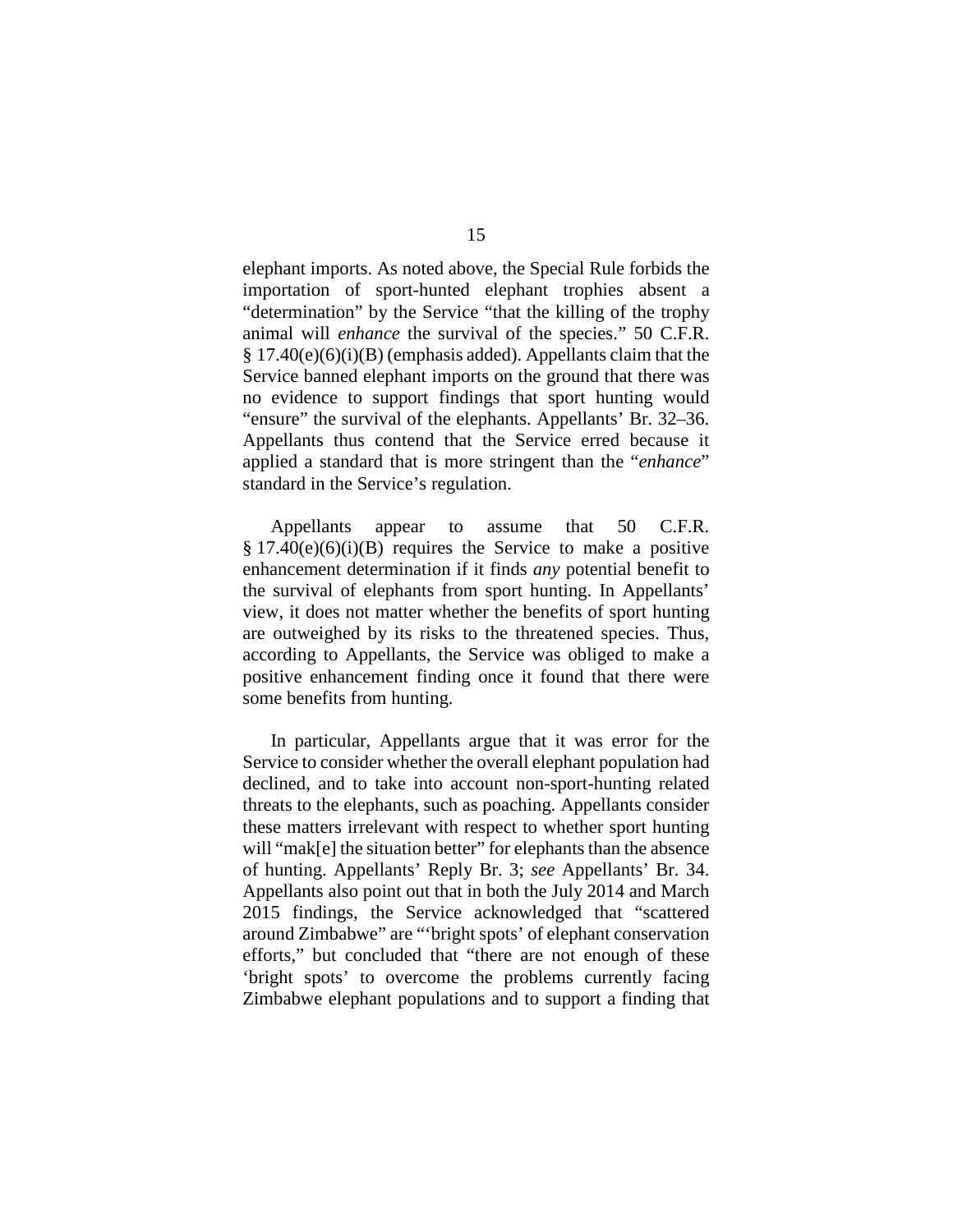sport hunting is enhancing the survival of the species." J.A. 532, 605. Appellants insist that requiring conservation efforts to "overcome" threats to the elephants amounts to a requirement that sport hunting guarantee, not merely "enhance," elephant survival. Appellants' position is specious.

The Service reasonably interpreted the Special Rule to require a holistic inquiry into whether hunting enhances the species' survival on net, taking into account the sustainability of the existing elephant population in light of the obvious detriments hunting poses to elephant survival. As the Service explained in its March 2015 finding, the enhancement determinations, among other things, "look[] to determine [1] if a country has sufficient numbers of elephants to support a hunting program, [2] if the country has a management plan and adequate laws and regulations to effectively implement a hunting program, and [3] if the participation of U.S. hunters in the program provides a clear benefit to the species to meet the [Special Rule's] requirements for . . . import." J.A. 589. Appellants would have the Service focus exclusively on the last consideration – the benefits of hunting – in isolation from information about the viability of the elephant population being hunted and Zimbabwe's ability to regulate the hunting program.

Nothing in the Special Rule supports Appellants' reading of "enhance." The sustainability of Zimbabwe's elephant population and the status of the government's elephant management plan bear directly on the effects of hunting on elephant survival. For example, one of the Service's concerns is that the current level of offtake from sources other than sport hunting, such as poaching, culling, or problem animal control, might be higher than appropriate to maintain a healthy population of elephants. *See, e.g.*, Memorandum, July 22, 2014 Enhancement Finding, J.A. 524; *see also* 80 Fed. Reg. at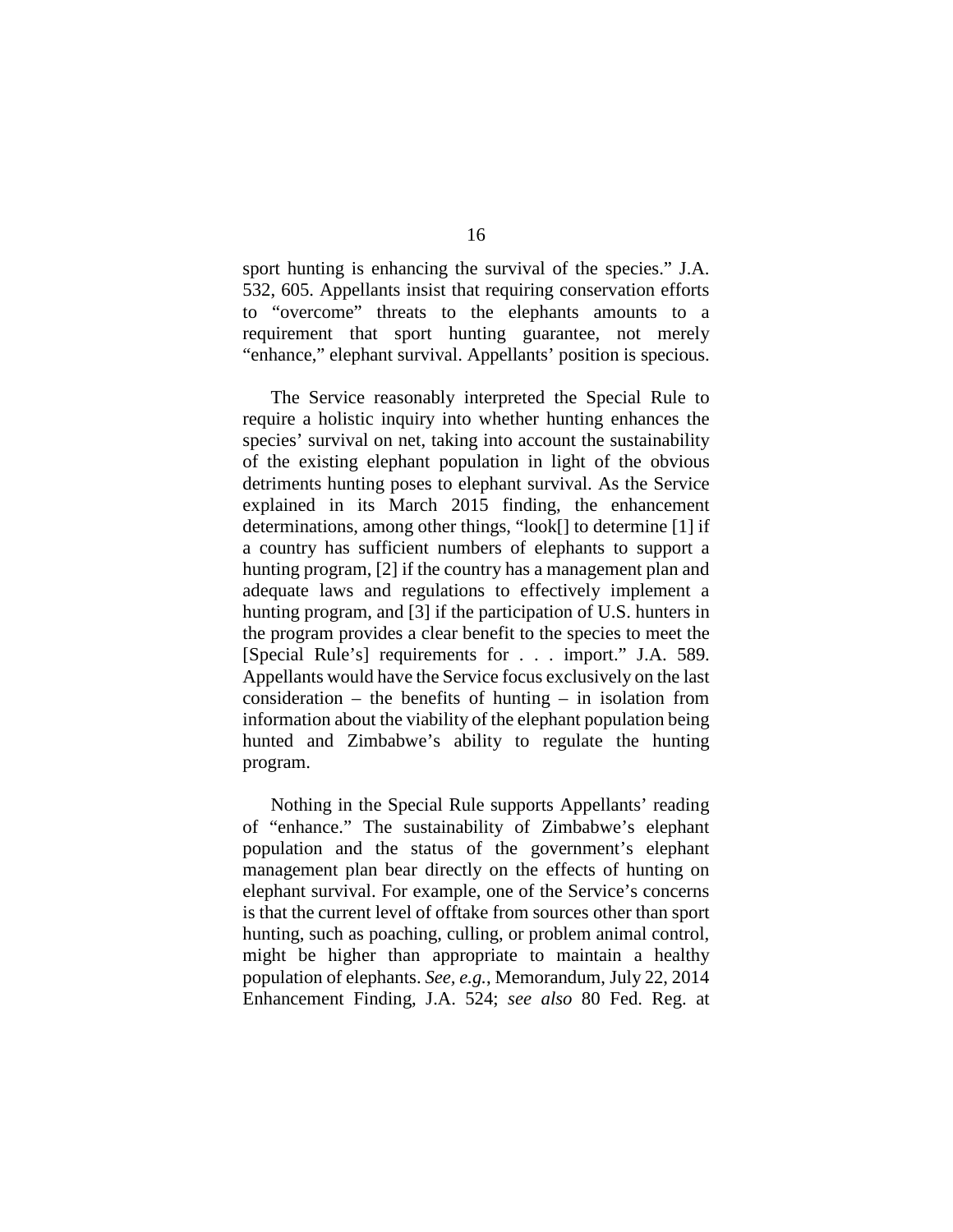42,526; 79 Fed. Reg. at 44,460. In these circumstances, sport hunting might on net decrease the number of elephants in the wild if the existing population is simply too sparse to support reductions by hunting.

The Service's interpretation of its regulation is entirely consistent with the definition of "enhance" and perfectly reasonable. Appellants define "enhance" as to "heighten, increase." Appellants' Br. 32 (*citing* Merriam-Webster.com, "Enhance" (Dec. 5, 2017), http://www.merriam-webster.com/ dictionary/enhance). That definition in no way forecloses the Service from requiring hunting to "increase" elephant survival on the whole, taking into account the full biological and institutional context bearing on the health of the species. The Service's interpretation of its Special Rule easily passes muster under the applicable standard of review. *See Thomas Jefferson Univ.*, 512 U.S. at 512 (holding that "the agency's interpretation must be given controlling weight unless it is plainly erroneous or inconsistent with the regulation").

### **C. Appellants' Claim that the Enhancement Findings Are Foreclosed by Section 9(c)(2) of the ESA**

Appellants additionally argue that the Service's negative enhancement findings are improper because they rest on the *absence* of evidence that sport hunting enhances the survival of the species, rather than on an affirmative finding that sport hunting *fails* to enhance the survival of the African elephant in Zimbabwe. Appellants assert that the Service's approach is based on an impermissible construction of the ESA because section  $9(c)(2)$  of the act provides that "[a]ny importation into the United States" of non-endangered, Appendix II species "shall" (where certain conditions not at issue here are satisfied) "be presumed to be an importation not in violation of any provision of [the ESA] or any regulation issued pursuant to [the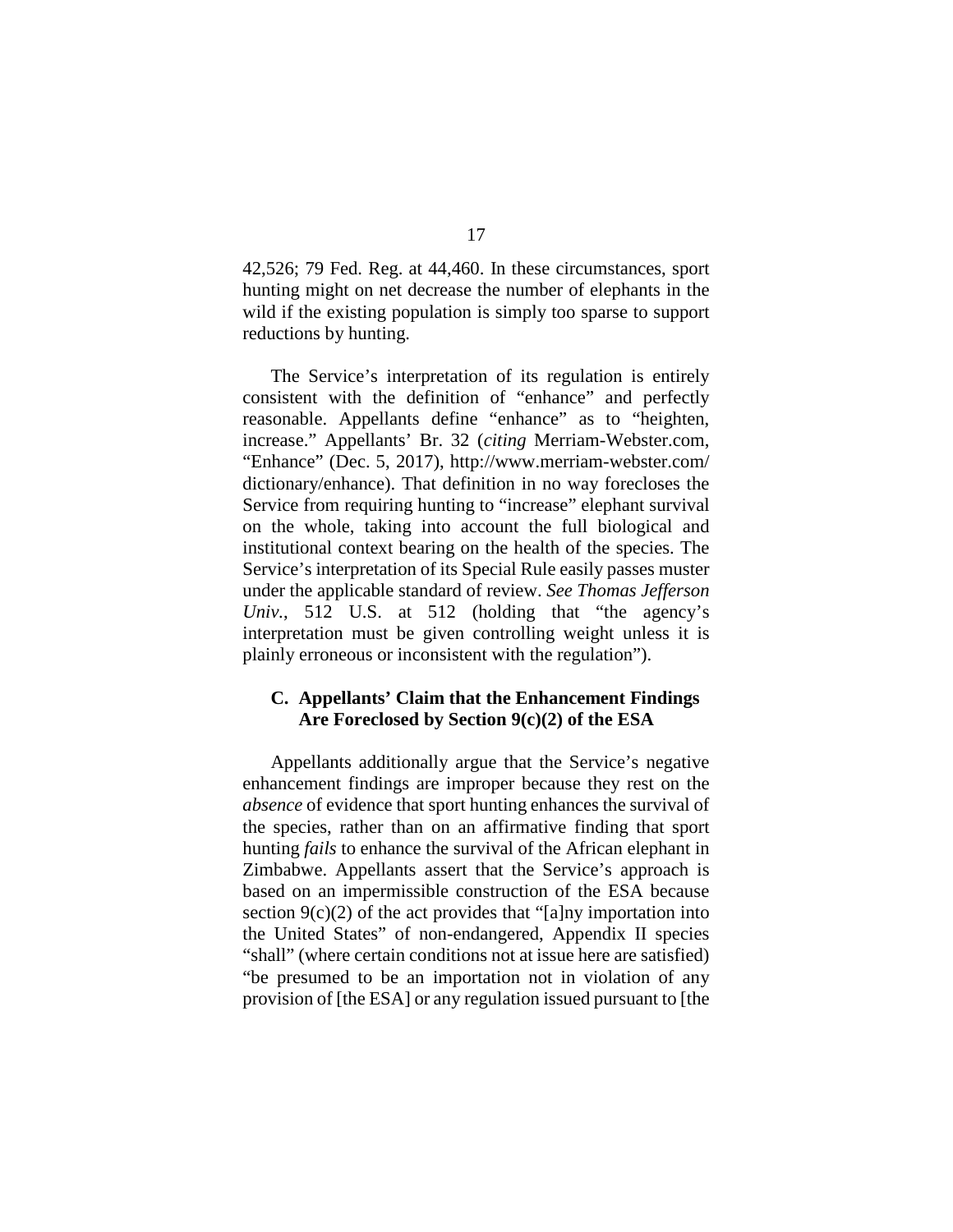ESA]." 16 U.S.C. § 1538 $(c)(2)$ . Given that the Special Rule is a "regulation issued pursuant to [the ESA]," *id.*, Appellants insist that section  $9(c)(2)$  applies to its terms. Accordingly, because the Service found the evidentiary record inadequate to make an affirmative determination as to whether sport hunting was a net positive for Zimbabwe's African elephant population, Appellants contend that the statutory presumption required the Service to authorize importation. We find no merit in this claim. We also find that the Service's interpretation of the ESA is reasonable and entitled to deference. *See City of Arlington*, 569 U.S. at 296.

"To establish a 'presumption' is to say that a finding of the predicate fact . . . produces a required conclusion *in the absence of explanation*." *St. Mary's Honor Ctr. v. Hicks*, 509 U.S. 502, 506 (1993) (internal quotation marks omitted) (emphasis added). Thus, a presumption is generally rebuttable by the presentation of contrary evidence. *See* FED. R. EVID. 301; *Tex. Dep't of Cmty. Affairs v. Burdine*, 450 U.S. 248, 254 (1981). Indeed, Appellants acknowledge that the presumption is not conclusive. *See* Oral Arg. Recording 1:52–2:09 ("We[, the Appellants, are not arguing  $\ldots$  that section  $9(c)(2) \ldots$  creates a conclusive presumption of importability.").

In this case, there is no serious dispute over the fact that the regulatory criteria for import were not satisfied. Therefore, the section  $9(c)(2)$  presumption was overcome by the combination of the Special Rule, the administrative record underlying the Special Rule, and the fact-finding in this case with respect to the current status of Zimbabwe's elephant population and management program. The Special Rule says that "sporthunted trophies may be imported into the United States provided . . . [a] determination is made that the killing of the trophy animal will enhance the survival of the species." 50 C.F.R.  $\S 17.40(e)(6)(i)$ . No such determination was made here.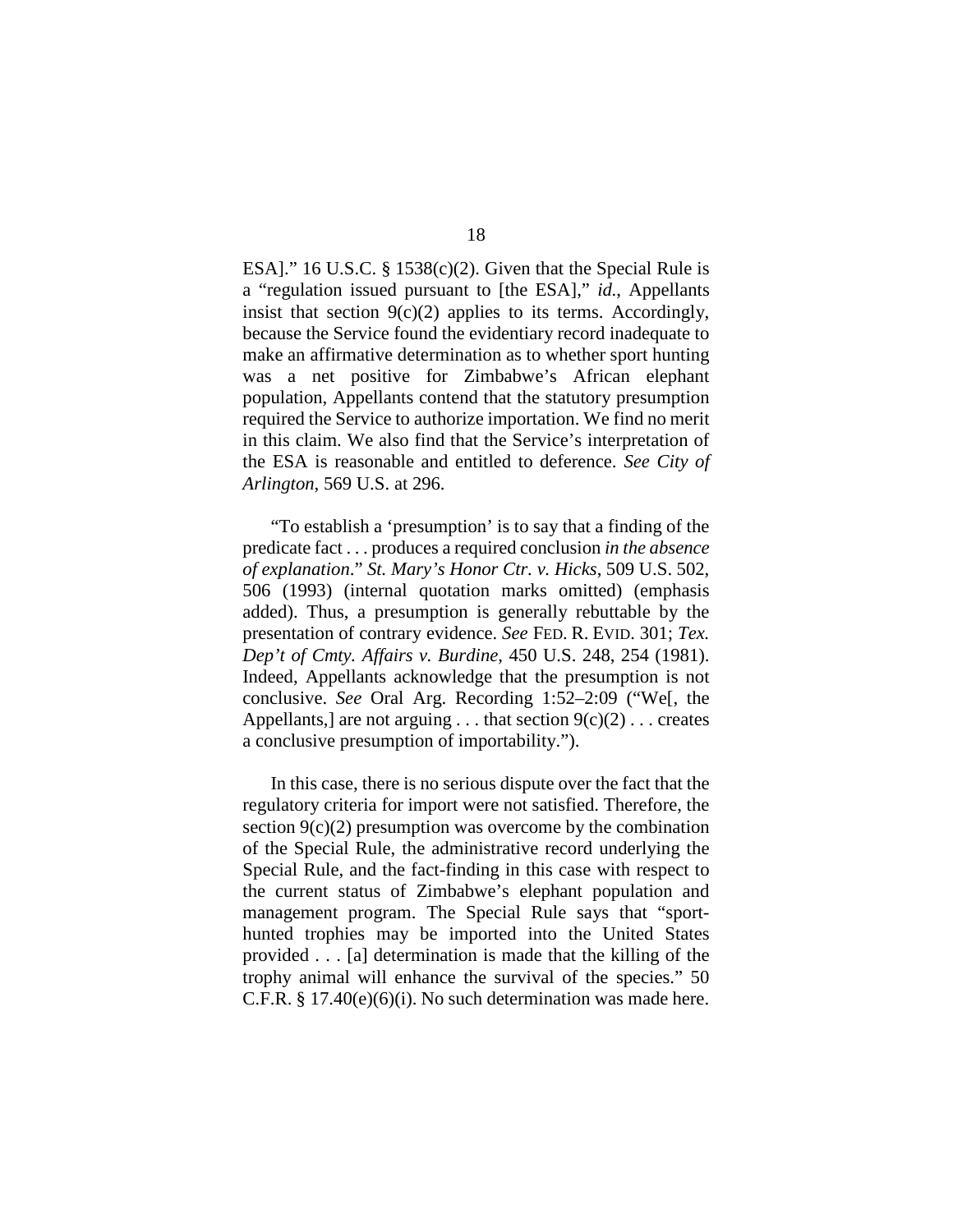Any "presumption" that this precondition was satisfied is easily rebutted by the self-evident fact that it was not.

The principal problem with Appellants' argument is that it mischaracterizes the Special Rule and the Service's application of the rule. The Special Rule does not require the Service to affirmatively find that killing the species does *not* enhance species survival in order to ban importation of sport-hunted elephant trophies. The Special Rule allows such imports only if, among other things, the Service can find that hunting enhances survival. Given that an affirmative enhancement finding is a regulatory precondition to the lawful importation of Zimbabwean elephants, so too, by necessary extension, is an adequate evidentiary basis for making such a finding. Therefore, the Service's conclusion that it lacked evidence to make a positive enhancement finding, together with the Special Rule's affirmative enhancement condition and the underlying administrative record that led to the rule's adoption, rebuts any presumption that the importation of African elephants complies with the Special Rule.

Section  $9(c)(2)$  in no way constrains the Service's section 4(d) authority to condition the importation of threatened Appendix II species on an affirmative enhancement finding. Under section 4(d) of the ESA, the Service "shall issue such regulations as [it] deems necessary and advisable to provide for the conservation of [threatened] species" and may "prohibit with respect to any threatened species any act prohibited . . . with respect to endangered species." 16 U.S.C. § 1533(d). Because the Service may generally bar imports of endangered species, *see id.* §  $1538(a)(1)(A)$ , it may do the same with respect to threatened species under section 4(d), *see id*. § 1533(d). Appellants do not dispute that the promulgation of a blanket ban would be permissible and rebut the presumptive legality of Zimbabwean elephant imports. If the Service has the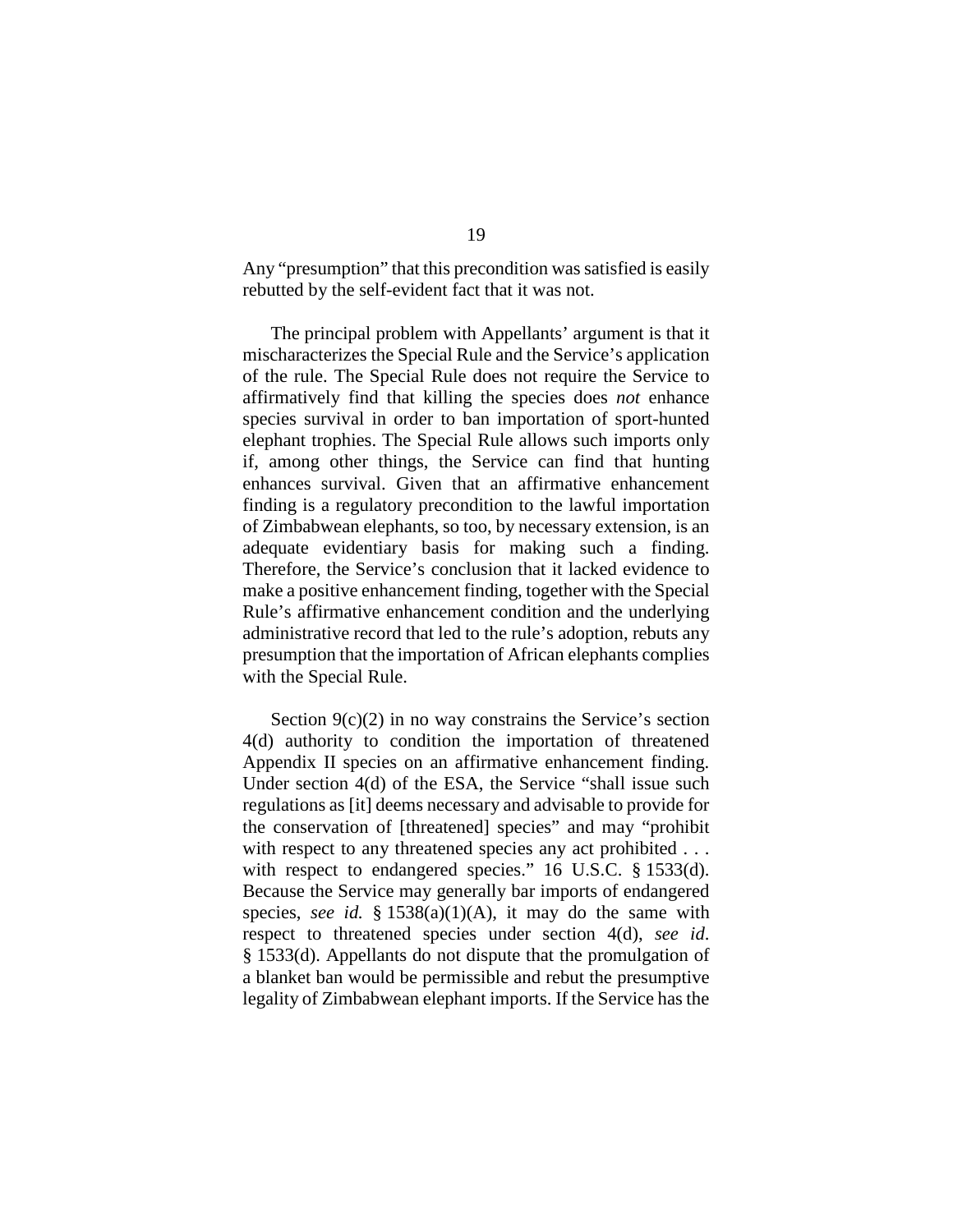authority to completely ban imports of African elephants by regulation under section 4(d), it logically follows that it has authority to allow imports subject to reasonable conditions, as provided in the Special Rule. Therefore, even assuming that section  $9(c)(2)$  applies to the Special Rule, it merely establishes a presumption that the regulation's conditions have been met, absent a finding to the contrary. It does not dictate the content of the conditions.

In fact, Appellants have conceded that the Special Rule's enhancement condition is consistent with section  $9(c)(2)$ . At oral argument, counsel for Appellants repeatedly disavowed any argument that the Service lacked the authority to require a positive enhancement finding as a condition of importation of African elephant trophies. *See* Oral Arg. Recording 1:30–2:16 ("We are not arguing that section  $9(c)(2)$  prevents the Service from enacting a special rule under Section 4(d). We are not arguing that [section] 9(c)(2) overrides any such special rule. We are not arguing that section  $9(c)(2)$  conflicts with section  $4(d)$  of the ESA. And we are not arguing ... that section  $9(c)(2)$ . . . preempts section 4 or creates a conclusive presumption of importability."); *see also id.* at 12:25–16:06 ([Question:] "Are you saying that the regulation with the elephant rule is unlawful under the statute?" [Answer:] "No.").

In sum, Appellants do not dispute that the Service has authority under the ESA to promulgate regulations that restrict the importation of African elephant trophies. The Service has chosen to exercise this authority by requiring an affirmative demonstration that sport hunting enhances the survival of the African elephant as a precondition to import. Even if Appellants are correct that the statutory presumption applies to this precondition, the presumption has been rebutted by an affirmative finding of a lack of evidence of enhancement.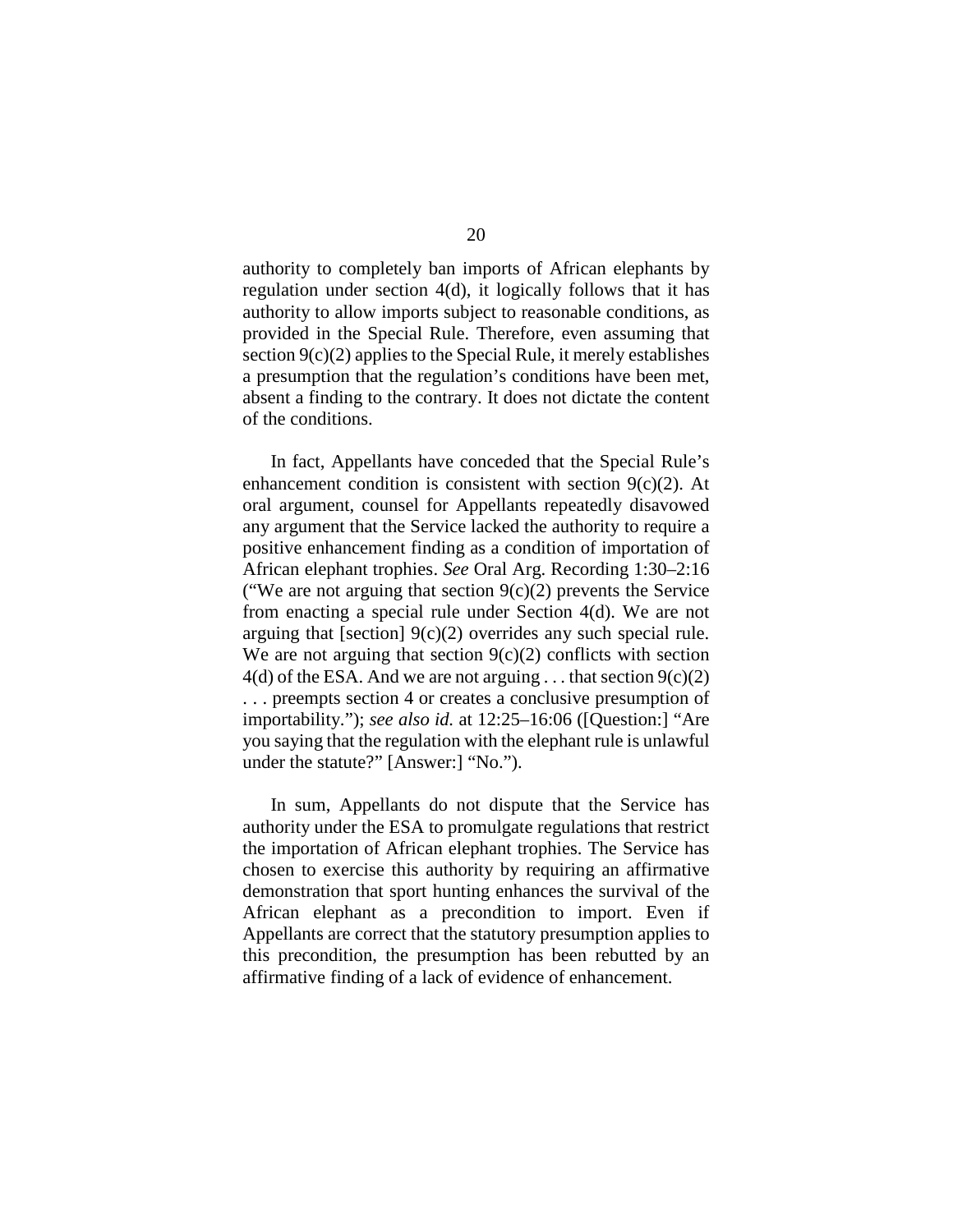### **D. The Removal of the Enhancement Requirement from the Convention**

Appellants additionally contend that the 2014 and 2015 enhancement findings should be overturned on the ground that they cannot be squared with the 1994 amendment to the Convention. We find no merit in Appellants' arguments resting on this claim.

As noted above, before 1994, both the Convention and the Special Rule required the Service to make an enhancement determination before issuing a permit to import the trophy of an Appendix I species. *See* 57 Fed. Reg. at 35,485 (adding the enhancement requirement to the Special Rule in 1992). The Convention was amended to remove this requirement in 1994. However, the United States retained the requirement in its African elephant Special Rule issued under the ESA. *See* 50 C.F.R. § 17.40(e)(6)(i)(B); 62 Fed. Reg. at 44,633 (explaining that the enhancement condition "continue[d] to apply" after African elephants were transferred to Appendix II of the Convention). Appellants argue that the Special Rule cannot stand now that the enhancement requirement has been eliminated from the Convention. This claim is meritless.

First, Appellants allege that the Service "violated [§ 553 of] the APA by changing a regulation—retaining an enhancement finding requirement although the reason for it disappeared without going through a proper rulemaking process." Appellants' Br. 52. Appellants are mistaken. The fact that the Service continued to apply the enhancement condition *after* the 1994 amendment of the Convention did not in any way alter the Special Rule.

Second, Appellants argue that the sole reason the Service added the enhancement condition to the Special Rule was to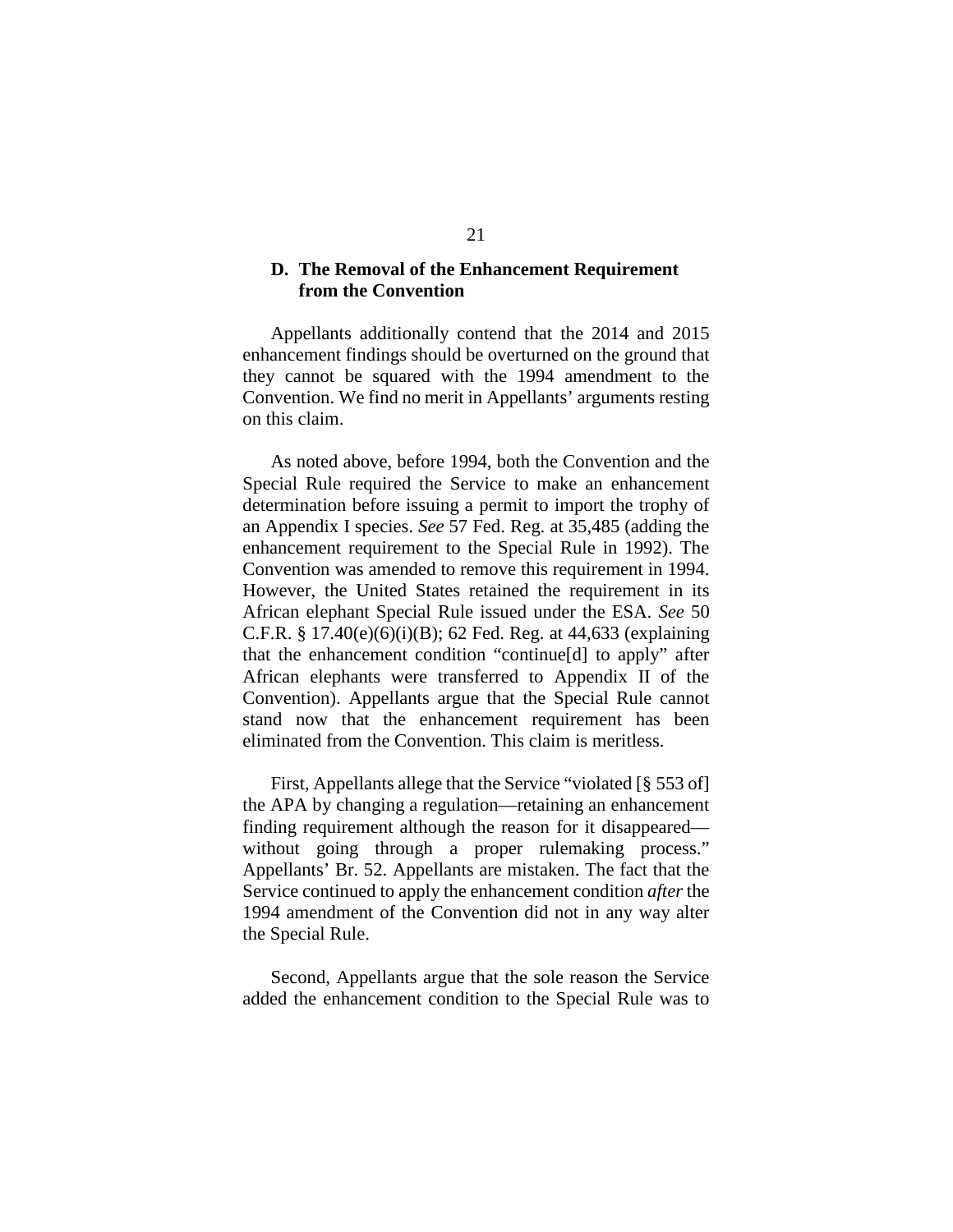comply with the Convention. Appellants' Br. 54. Thus, according to Appellants, once the provision was removed from the Convention, the only justification for the Special Rule's enhancement condition disappeared and the agency was obligated to explain its continued reliance on the provision. Appellants' view of the Special Rule and its purposes is off base.

One purpose of the enhancement condition was to implement the Convention. However, another purpose was to promote the conservation of African elephants by authorizing only those imports of sport-hunted trophies that enhance elephants' survival. In the preamble to the Special Rule, the Service stated that sport hunting "provide[s] financial support programs for elephant conservation." 57 Fed. Reg. at 35,485. In response to a comment, the Service explained that the Special Rule "supports . . . carefully regulated consumptive uses of African elephants" like sport hunting "as mechanisms for attaining revenues to enhance elephant and wildlife management throughout the African continent." *Id.* at 35,476. And in 1997, the Service reiterated that the enhancement condition "ensure[s]" that each country's management program "is promoting the conservation of the species." 62 Fed. Reg. at 44,633. The 1994 amendment of the Convention did not change the pro-conservation purpose of the Special Rule's enhancement condition. Therefore, the Service had no obligation to reconsider the Special Rule or explain its failure to do so.

Third, "if a significant factual predicate of a prior decision . . . has been removed," an agency may be petitioned to pursue rule making to "reconsider" its approach. *WWHT, Inc. v. FCC,* 656 F.2d 807, 819 (D.C. Cir. 1981). However, judicial review of an agency's denial of a petition to initiate rule making "is extremely limited and highly deferential." *Massachusetts v.*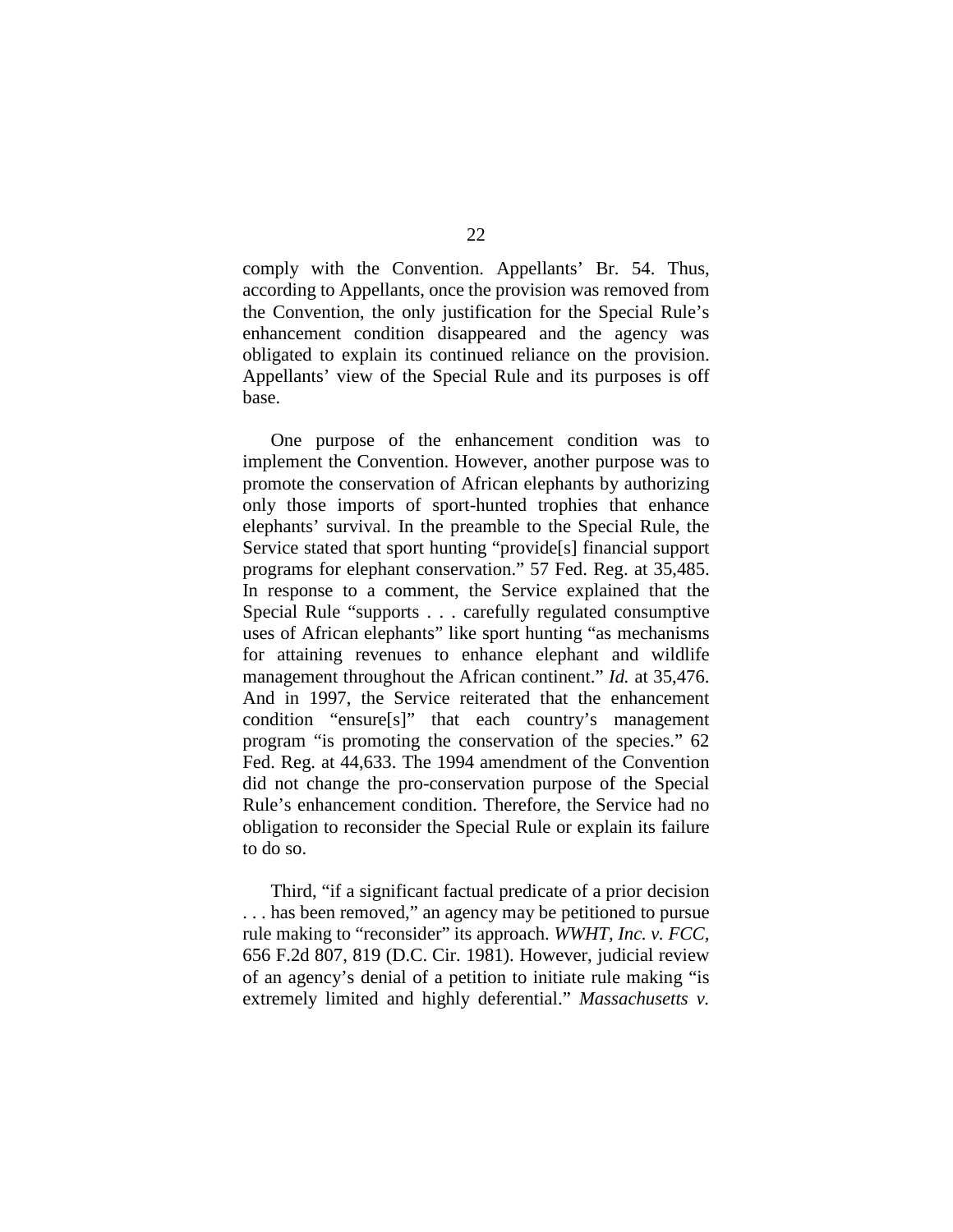*EPA*, 549 U.S. 497, 527–28 (2007); *see also WildEarth Guardians v. EPA*, 751 F.3d 649, 653 (D.C. Cir. 2014); *New York v. U.S. Nuclear Regulatory Comm'n*, 589 F.3d 551, 554 (2d Cir. 2009) (citing *Massachusetts v. EPA* and noting that review of a denial of rule making has been said to be "akin to non-reviewability" and falls "at the high end of the range of deference and an agency refusal is overturned only in the rarest and most compelling of circumstances," "typically involv[ing] plain errors of law").

In this case, Appellants did not petition the Service to pursue rule making, so there is no denial of any such petition for the court to review. Furthermore, it is clear that, because some of the principal justifications for the Special Rule have not changed, the Service had no obligation to act *sua sponte* to revisit the conditions contained in the rule. Indeed, the Special Rule is perfectly consistent with section 4(d) of the ESA, which authorizes the Service to promulgate rules that are "necessary and advisable to provide for the conservation of [threatened] species." 16 U.S.C. § 1533(d).

Fourth, Appellants' reliance on *FCC v. Fox Television Stations, Inc.*, 556 U.S. 502 (2009), is misplaced. It is true that when an agency changes its position regarding a regulatory matter, it must "provide reasoned explanation for its action." *Id.* at 515. As noted above, however, the Service did not change course when it retained the Special Rule after the Convention was amended. The Service was fully within its rights to retain its regulatory approach because the Convention expressly allows signatories to enforce stricter regulations than provided in the treaty. *See* CITES art. XIV(1)(a), 27 U.S.T. at 1108.

Finally, if Appellants' complaint in this case was meant to raise a facial challenge to the Special Rule, the challenge comes too late. The window to challenge the validity of the regulation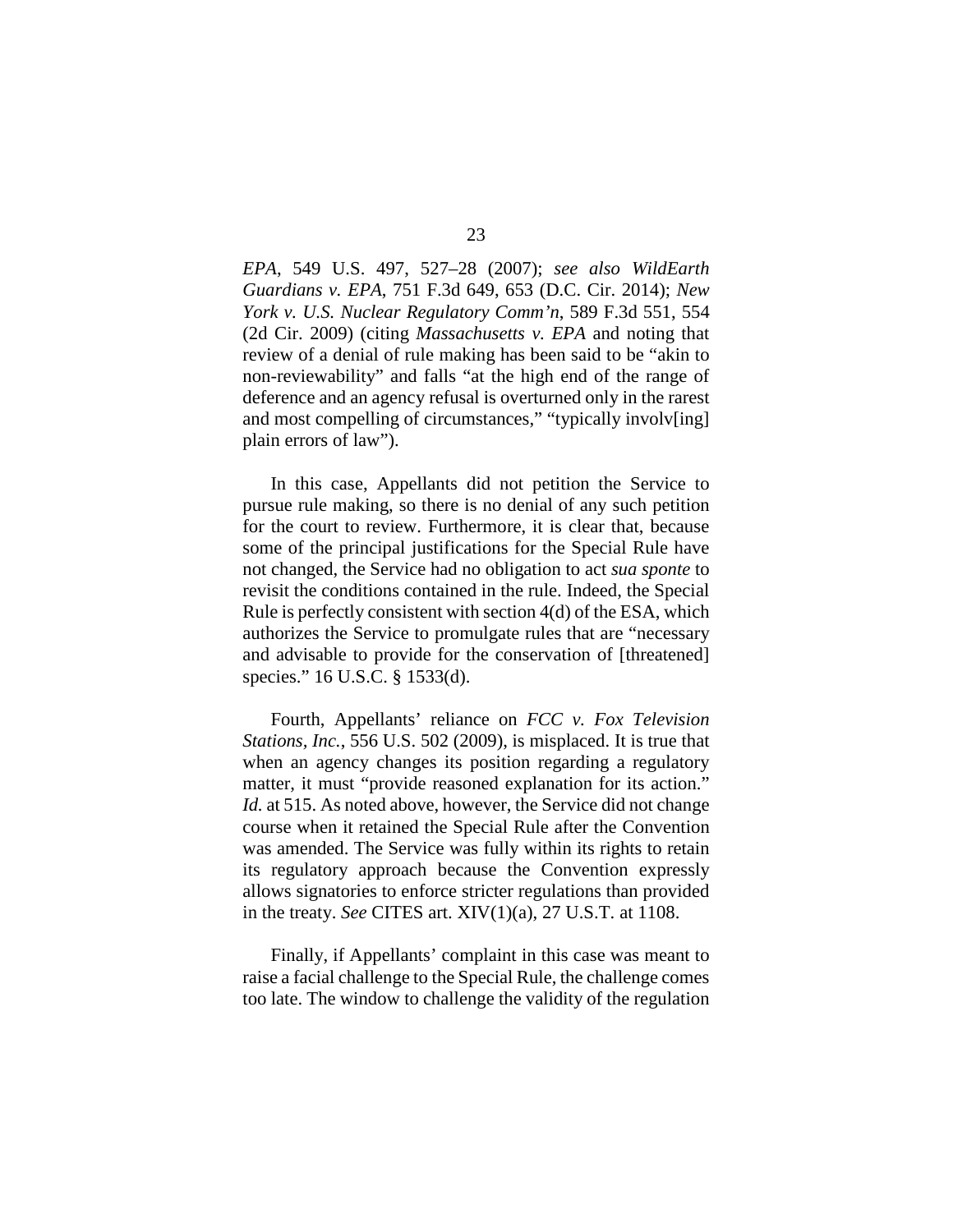has long passed. *See* 28 U.S.C. § 2401(a) (barring civil claims against the United States "unless the complaint is filed within six years after the right of action first accrues"); *Mendoza v. Perez*, 754 F.3d 1002, 1018 (D.C. Cir. 2014); *see also Sierra Club de Puerto Rico v. EPA*, 815 F.3d 22, 26–28 (D.C. Cir. 2016) (holding that petitioners' challenge to the application of an old regulation to a new situation was untimely under the Clean Air Act, 42 U.S.C. § 7607(b)(1)).

# **E. The Service's Failure to Engage in Notice-and-Comment Rule Making Before Adopting the Enhancement Findings**

The APA provides that when an agency proposes to promulgate a rule, it must follow the procedures set out in 5 U.S.C. § 553. Among other things, the agency must publish a notice "of proposed rule making" in the Federal Register. 5 U.S.C. § 553(b). It must then "give interested persons an opportunity to participate in the rule making through submission" of comments, which the agency must consider. *Id.* § 553(c). A final rule must contain a statement of its basis and purposes, *id.*, and be published in the Federal Register "not less than 30 days before its effective date," *id.* § 553(d).

At oral argument before this court, the Service conceded that it did not comply with the requirements of § 553 of the APA in issuing its enhancement findings. The Service maintained that it was under no obligation to do so, because, as the District Court found, the findings were the product of informal adjudications and, therefore, not subject to noticeand-comment requirements. We disagree. The enhancement findings reflect a final rule and, therefore, the Service was required to adhere to the notice-and-comment procedures under 5 U.S.C. § 553.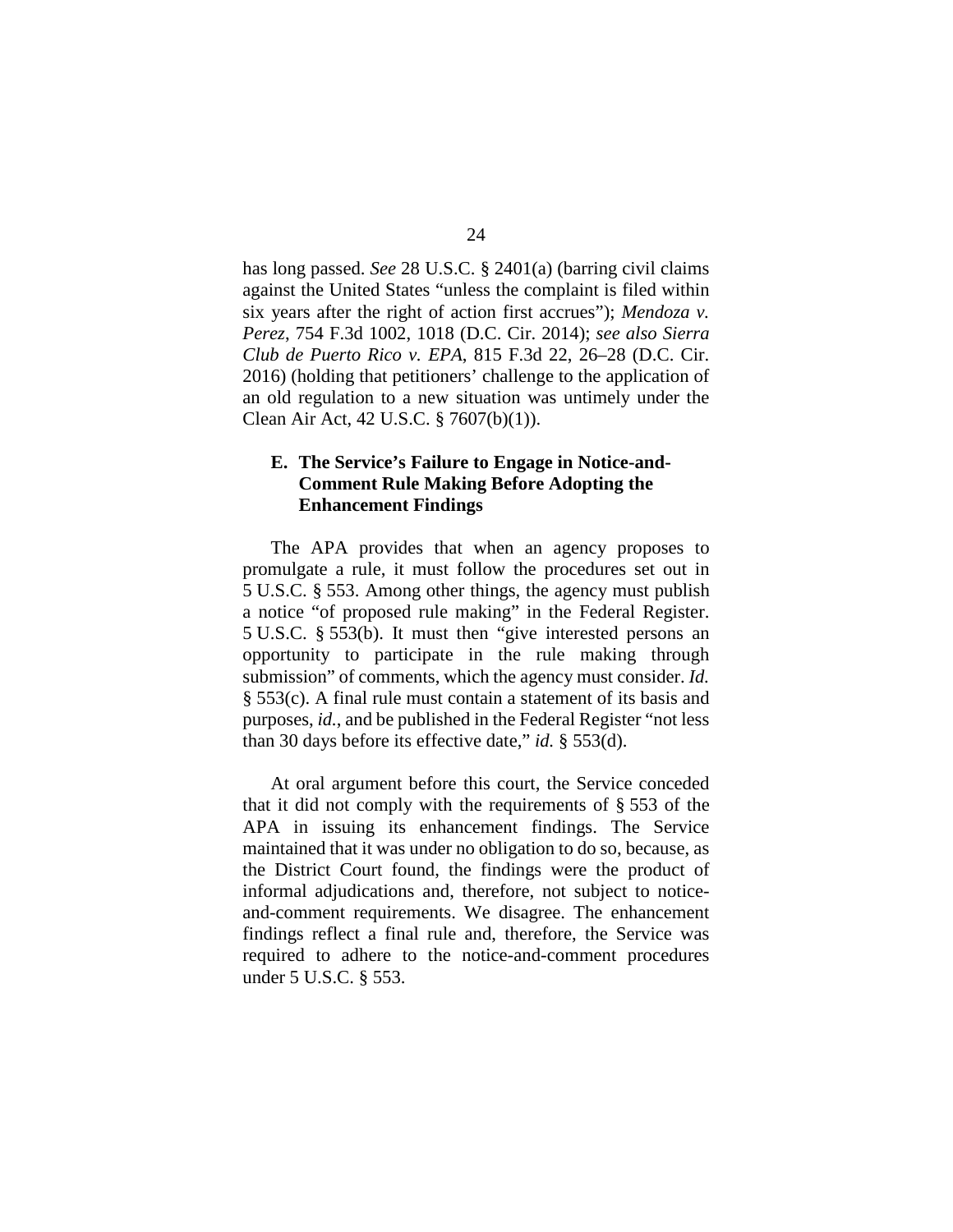# *1. "Rule Making" Versus "Adjudication" Under the APA*

When agencies have the statutory authority to engage in rule making and adjudication, they have broad discretion to choose which route to pursue. *NLRB v. Bell Aerospace Co.*, 416 U.S. 267, 291–94 (1974); *SEC v. Chenery Corp.*, 332 U.S. 194, 203 (1947). But when an agency chooses to issue a rule, and "formal" procedures are not required, it must follow the procedures indicated in § 553. *NLRB v. Wyman-Gordon Co.*, 394 U.S. 759, 763–66 (1969) (plurality opinion). An agency may not escape the requirements of § 553 by labeling its rule an "adjudication." *See, e.g.*, *id.*; *Nat'l Ass'n of Home Builders v. U.S. Army Corps of Eng'rs*, 417 F.3d 1272, 1284–85 (D.C. Cir. 2005) (finding that the Corps' issuance of nationwide dredge-and-fill permits was rule making and not adjudication, and stating that "'rules is rules,' no matter their gloss"); *Appalachian Power Co. v. EPA*, 208 F.3d 1015, 1024 (D.C. Cir. 2000) ("It is well-established that an agency may not escape the notice and comment requirements . . . by labeling a major substantive legal addition to a rule a mere interpretation."); *Thomas v. New York*, 802 F.2d 1443, 1447 (D.C. Cir. 1986) (explaining that if EPA's endangerment finding was binding, then it was a "rule" that "could not be promulgated without notice-and-comment procedures"); *Batterton v. Marshall*, 648 F.2d 694, 710 (D.C. Cir. 1980) ("[W]here, as here, the agency action satisfies the APA's definition of a rule and eludes exemptions to § 553, it is procedurally defective unless promulgated with the procedures required by law.").

The APA defines "rule making" as the "agency process for formulating, amending, or repealing a rule." 5 U.S.C. § 551(5). A "rule" is defined "very broadly," *Sugar Cane Growers Coop. of Fla. v. Veneman*, 289 F.3d 89, 95 (D.C. Cir. 2002), to mean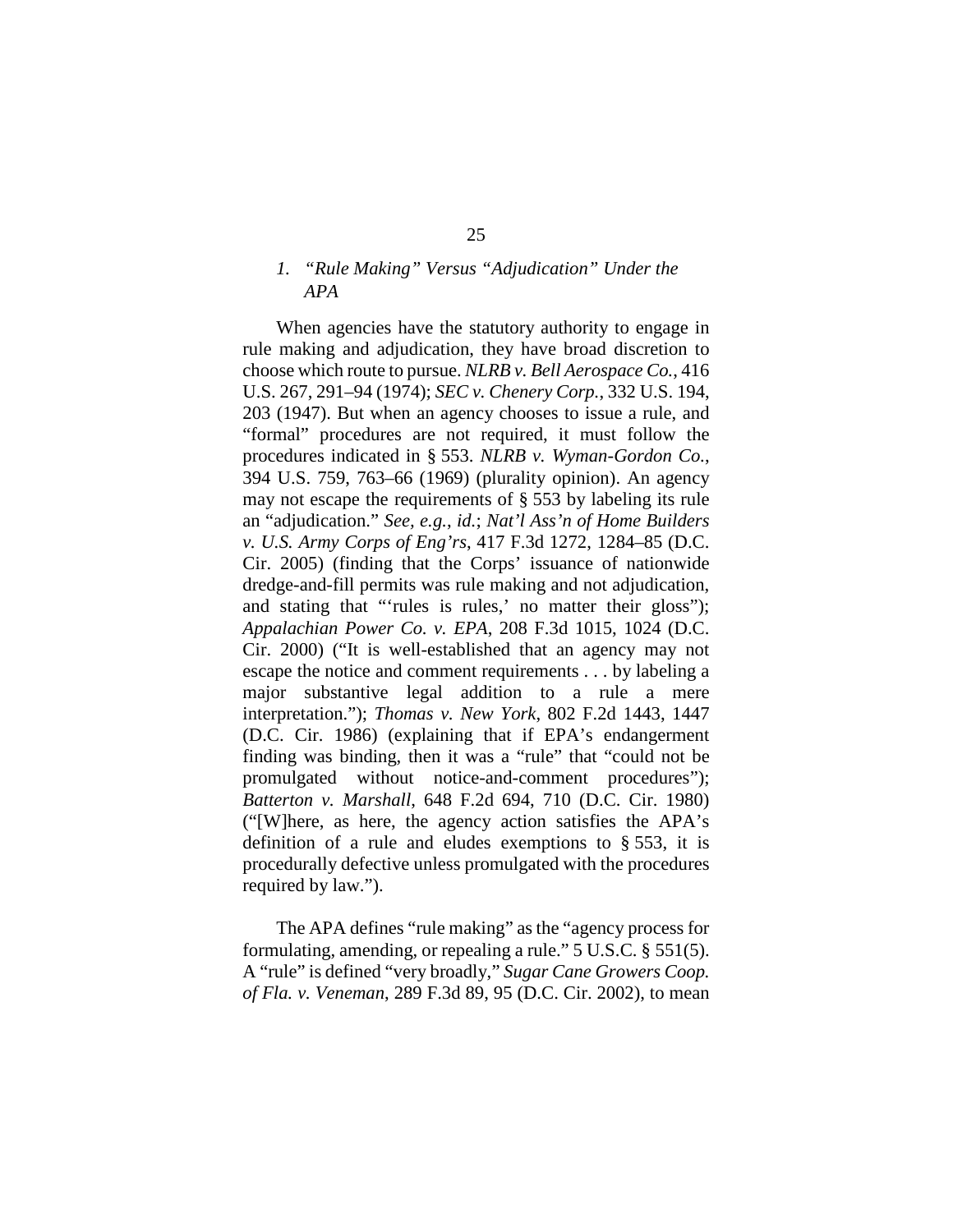"the whole or a part of an agency statement of general or particular applicability and future effect designed to implement, interpret, or prescribe law or policy." 5 U.S.C. § 551(4). On the other hand, an "adjudication" is the "agency process for the formulation of an order," *id.* § 551(7), and an "order" is "the whole or a part of a final disposition . . . of an agency in a matter other than rulemaking but including licensing," *id.* § 551(6).

The Supreme Court has explained that "[t]he basic distinction between rulemaking and adjudication is illustrated by [the] Court's treatment of two related cases under the Due Process Clause of the Fourteenth Amendment." *Fl. E. Coast*, 410 U.S. at 244. In *Londoner v. City and County of Denver,*  210 U.S. 373 (1908), the Court held that it violated the Due Process Clause for an agency to tax property that fronted particular streets without providing a hearing for the property owners. But in *Bi-Metallic Inv. Co. v. State Bd. of Equalization*, 239 U.S. 441 (1915), the Court upheld a state agency's decision to increase the valuation of all taxable property in Denver without providing any type of hearing for those affected. Central to the distinction was that the agency's action in *Bi-Metallic* was generally applicable to an open class of all Denver property owners while *Londoner* involved a particularized order affecting particular owners "in each case upon individual grounds." *Bi-Metallic*, 239 U.S. at 446; *see also Fl. E. Coast*, 410 U.S. at 245.

Judicial constructions of a "rule" under the APA follow these precepts. Two principles stand out. First, most legislative rules are generally applicable. *E.g.*, *Bell Aerospace*, 416 U.S. at 293–94 (characterizing rules as framing "generalized standard[s]" and orders as "individual" and "case-by-case"); *Neustar, Inc. v. FCC*, 857 F.3d 886, 893 (D.C. Cir. 2017) ("Rulemaking scenarios generally involve broad applications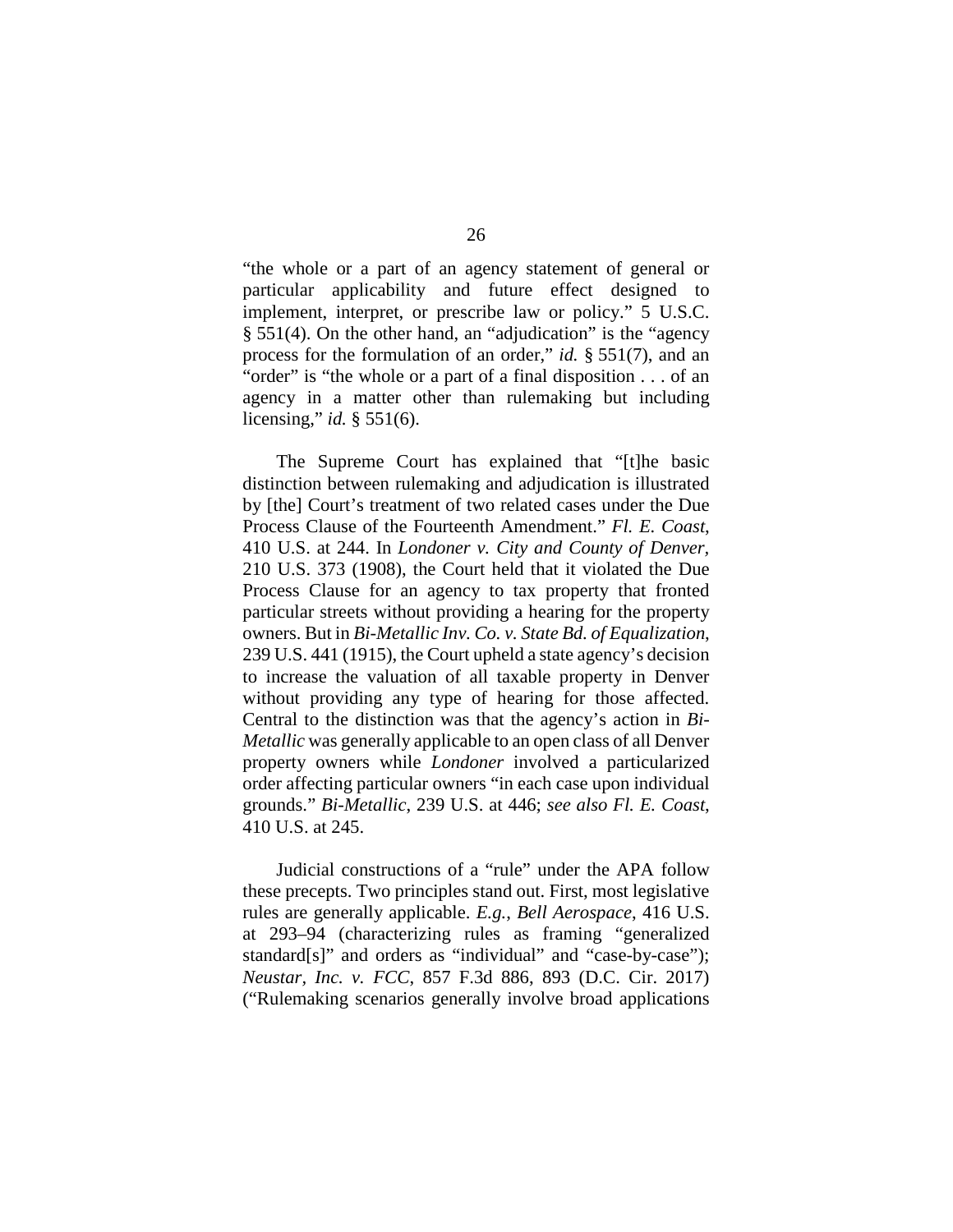of more general principles rather than case-specific individual determinations.").

Second, rules generally have only "future effect" while adjudications immediately bind parties by retroactively applying law to their past actions. *E.g.*, *Wyman-Gordon Co.*, 394 U.S. at 763–66 (plurality opinion); *see also id.* at 775–81 (Harlan, J. and Douglas, J., agreeing with the plurality on this point); *Bowen v. Georgetown Univ. Hosp.*, 488 U.S. 204, 216– 17 (1988) (Scalia, J., concurring) (stating that the "central distinction between rulemaking and adjudication" is that "rules have legal consequences only for the future"); *Neustar*, 857 F.3d at 895 (stating that while "it may be proper to enter an adjudicatory order without retroactive effect," "adjudication is by its nature retroactive"); *Catholic Health Initiatives Iowa Corp. v. Sebelius*, 718 F.3d 914, 922 (D.C. Cir. 2013) (stating that "an adjudication *must* have retroactive effect, or else it would be considered a rulemaking").

Thus, in *United States v. Florida East Coast Railway Co.*, 410 U.S. 224 (1973), the Supreme Court explained that the agency's action resulted in a rule, not an order, because it was "generalized [in] nature" in that it "[was] applicable across the board to all of [a class of] common carriers," and it was intended "for prospective application only, rather than [used to] adjudicate[e] a particular set of disputed facts." *Id.* at 246. In this case, the 2014 and 2015 enhancement findings had all of the qualities of a legislative rule, so the Service was obligated to follow the APA's notice-and-comment procedures before promulgating the findings.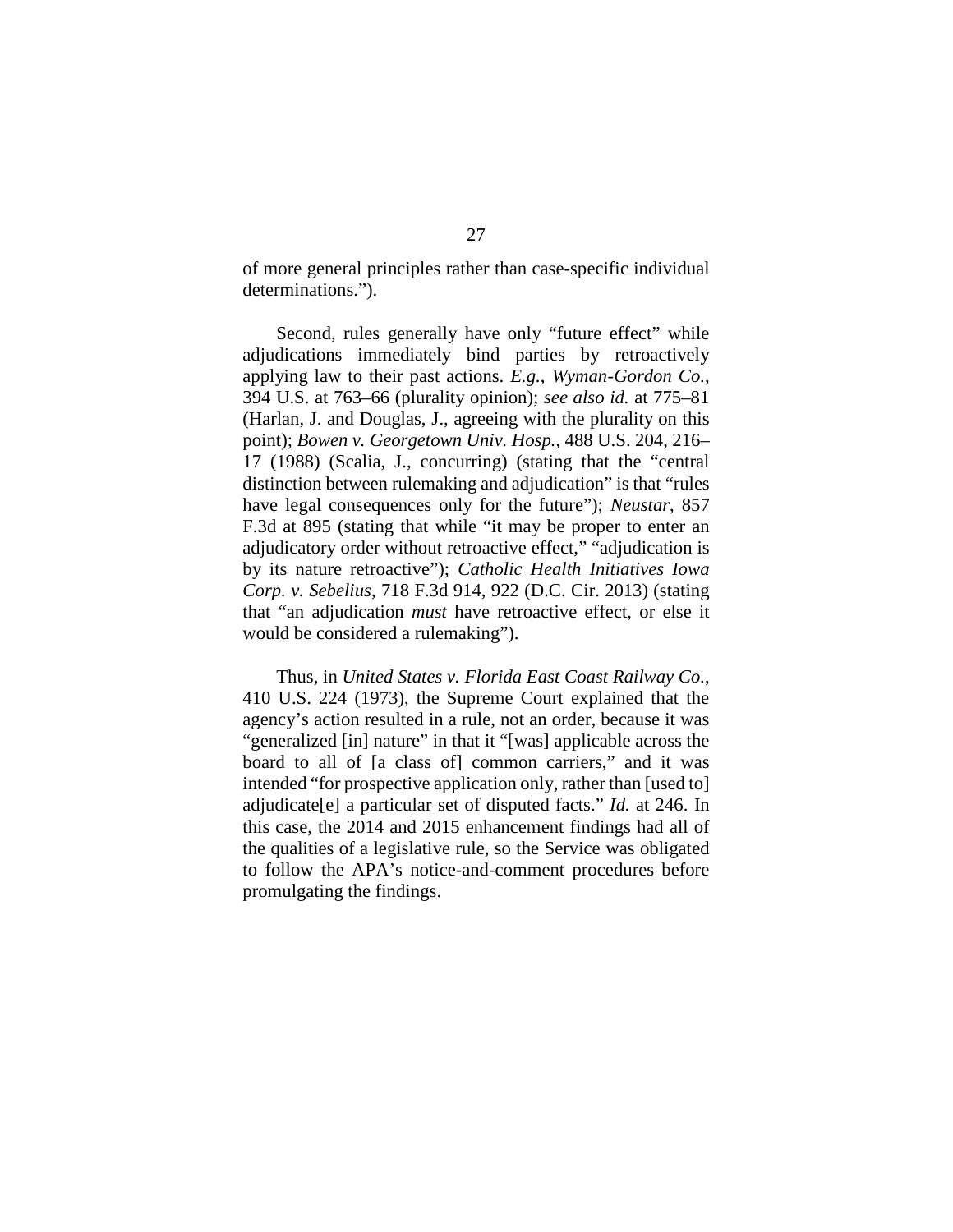# *2. The 2014 and 2015 Enhancement Findings Reflect a Final Rule*

The disputed enhancement findings in this case applied to all potential imports of sport-hunted elephant trophies from Zimbabwe, not to any individual parties. *See, e.g.*, April 2014 Finding, J.A. 501 ("[T]he Service . . . will not allow the import of sport-hunted elephant trophies taken in Zimbabwe after April 4, 2014."); July 2014 Finding, J.A. 532 ("[N]o elephants harvested during 2014," except for those harvested before the announcement of the temporary suspension on April 4, 2014, "may be imported into the United States."); March 2015 Finding, J.A. 605 ("[N]o elephants harvested in Zimbabwe on or after January 1, 2015 may be imported into the United States."). The findings did not adjudicate any dispute between specific parties.

Furthermore, the Service's ban on imports was only meant to bind hunters in future permitting adjudications and enforcement actions, regardless of when they actually harvested their elephant trophy. The April 4, 2014 interim finding, as revised on April 17, 2014, banned importation of sport-hunted elephants from Zimbabwe after the date of the finding, April 4, 2014. J.A. 501. The District Court revised the effective date of that finding to May 12, 2014, the date notice was published in the Federal Register, *Safari Club*, 213 F. Supp. 3d at 73, and the Service has not appealed that decision. The July finding, which superseded the April finding, likewise applied only to future imports of elephants hunted after April 4, 2014. J.A. 532. And the March 2015 finding applied to "elephants harvested in Zimbabwe on or after January 1, 2015." J.A. 605. The latter two findings covered harvests that took place several months before the date of the findings, but they only banned the importation of sport-hunted elephants from Zimbabwe going forward, throughout the rest of the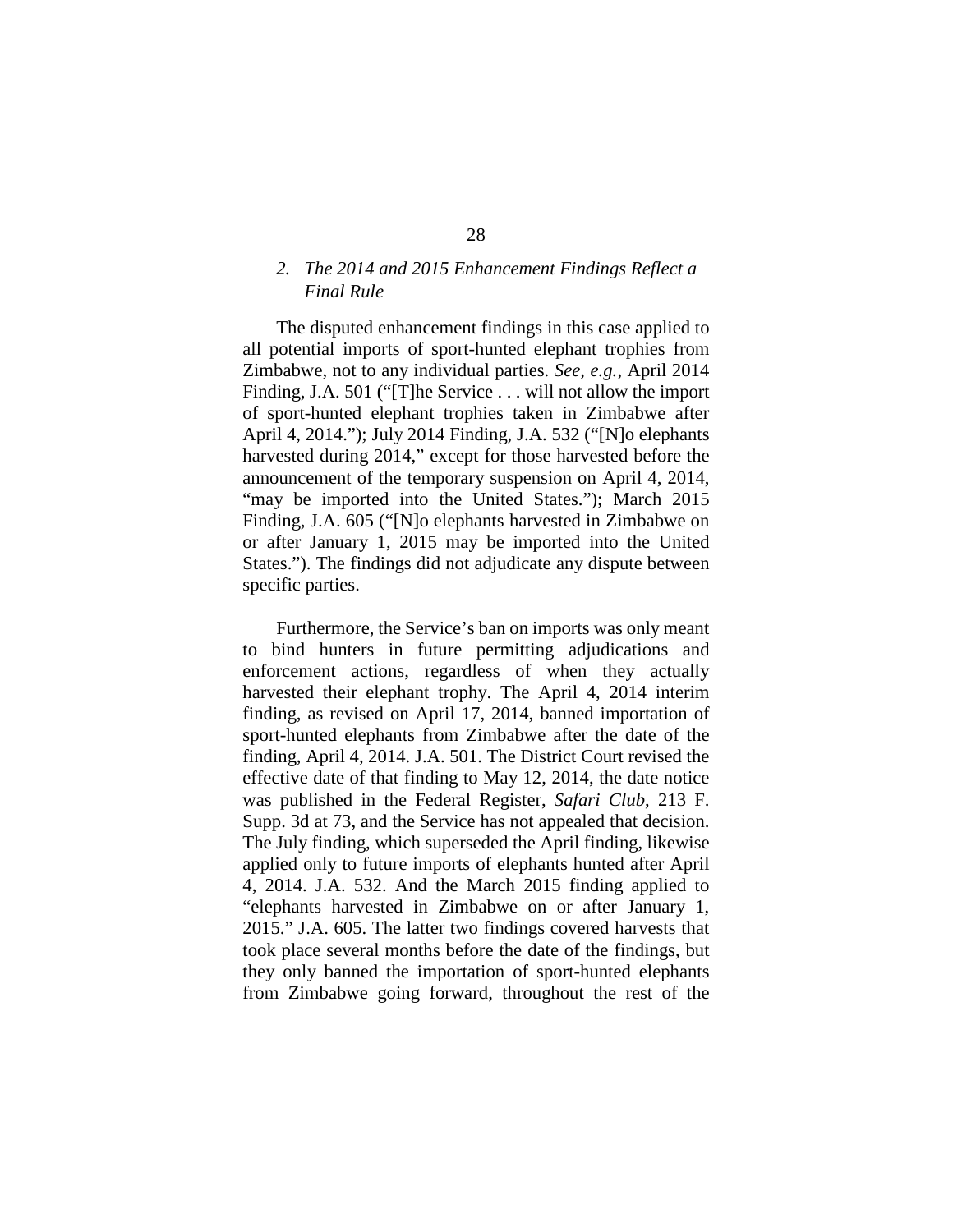relevant year. Those findings were not retroactive because their issuance resulted in no immediate legal consequences for any specific parties.

This is not a case in which the agency made its findings in the course of denying an application for an import permit, as was true in *Franks v. Salazar*, 816 F. Supp. 2d 49, 54 (D.D.C. 2011) and *Marcum v. Salazar*, 810 F. Supp. 2d 56, 64 (D.D.C. 2011), *vacated and remanded on other grounds by* 694 F.3d 123 (D.C. Cir. 2012). And the Service has not argued that the enhancement findings were "licensing" actions. Rather, the 2014 and 2015 enhancement findings simply established a standard binding on the agency  $-$  a negative enhancement finding and ban on imports – to be applied to future requests to import certain sport-hunted elephants, until such time as the Service decides to issue a new rule based on different information.

*National Biodiesel Board v. EPA*, relied on by the Service, actually illustrates this point. 843 F.3d 1010, 1018 (D.C. Cir. 2016). In that case, the EPA certified that the compliance plan of a single entity, an Argentinian association of biofuel producers ("CARBIO"), satisfied the EPA's regulations. *See id.* at 1013–15. Domestic biofuel producers alleged the EPA's approval of CARBIO's application was a rule making. We held that "EPA's approval of the . . . plan was a straightforward instance of adjudication." *Id.* at 1017–18. Unlike the findings in this case, the application's approval was highly particularized, binding one entity. We emphasized that "[t]he approval, by its own terms, applies only to the CARBIO program; indeed, [the petitioner] never even suggests that an entity other than CARBIO or its producer-members could avail itself of the program without making a separate application to EPA." *Id.* at 1018. It would have been a different situation entirely had the EPA suddenly issued a press release, without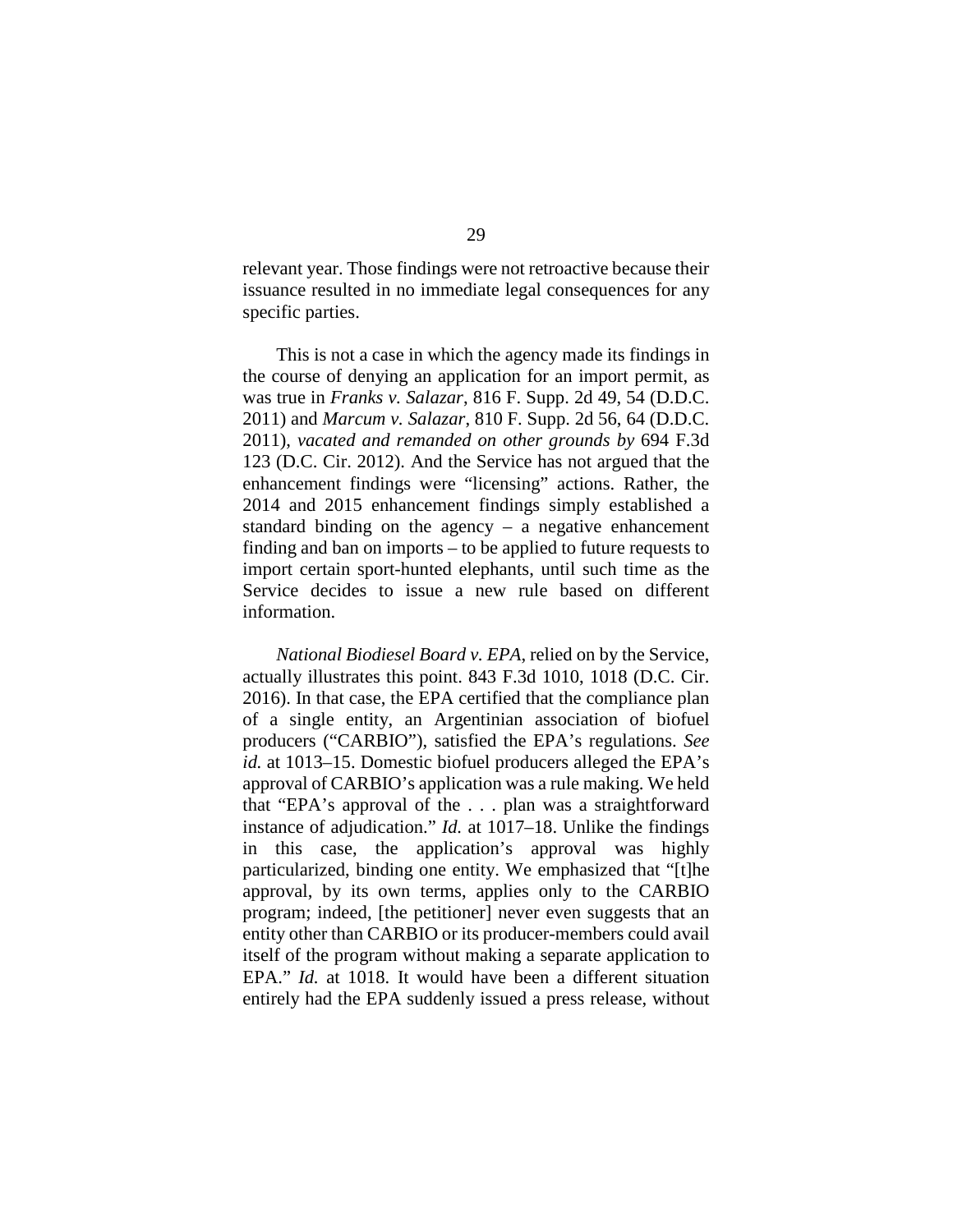any application before it, that bound the agency to approving all future certification applications submitted from Argentinian biofuel producers.

Furthermore, the fact that the negative enhancement findings applied, and did not change, the enhancement standard established in the Special Rule did not make them adjudications. The APA's definition of "rule" includes certain statements that "implement" and "interpret" law. 5 U.S.C. § 551(4). Here, the three findings on review "implement[ed]" and "interpret[ed]" the Special Rule's enhancement requirement by issuing negative enhancement determinations for African elephants. *Id.* And, of course, they also "prescribe[d]" law in the form of enacting new, binding import bans. *Id.*

The District Court read *Safe Extensions, Inc. v. FAA*, 509 F.3d 593 (D.C. Cir. 2007) as holding that an agency action could be an adjudication in the absence of "a pending matter before the agency." *Safari Club*, 213 F. Supp. 3d at 63. That case involved an arbitrary and capricious challenge to the FAA's imposition of testing requirements on certain companies but not others, through the publication of "advisory circulars." *Safe Extensions*, 509 F.3d at 595. However, *Safe Extensions* did not consider whether the circulars were rules, and if so, whether they were subject to notice and comment. The decision is therefore inapposite.

Finally, the Service claims that any challenges to the April finding are moot because the July finding superseded it. However, the Service admits it did not engage in notice-andcomment rule making for any of the disputed enhancement findings, including the July finding. Therefore, the dispute over the April finding is not moot.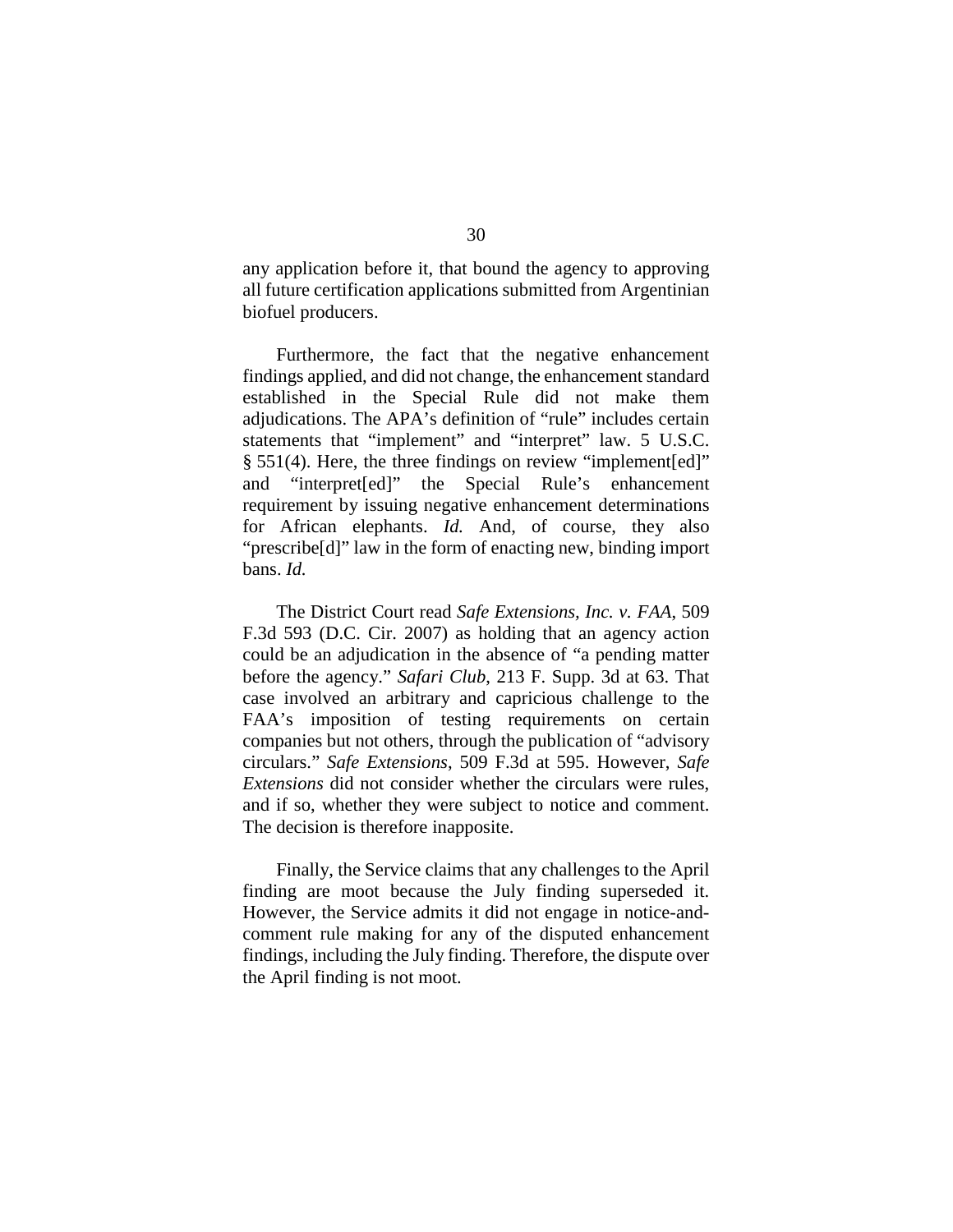### *3. Harmless Error*

Finally, the Service argues that any error resulting from its failure to use notice-and-comment rule making was not prejudicial to Appellants. We reject this claim.

The court's decision in *Sugar Cane Growers Cooperative of Florida v. Veneman*, 289 F.3d 89 (D.C. Cir. 2002), is controlling. That case involved a similar failure to follow notice-and-comment procedures. The Department of Agriculture ("USDA") implemented a "payment-in-kind program" for sugar in 2001 without proceeding by notice and comment. *Id.* at 91–92. In January 2001, before implementing the program, the government met with interested persons to hear their concerns about the program. *Id.* at 92. Before announcing the program, "Department employees had approximately a dozen contacts with sugar industry representatives regarding the possibility of a 2001 program." *Id.* The USDA announced the program by press release and subsequently published notice in the Federal Register in September of 2001. *Id.* Despite these attempts to provide public notice in the Federal Register and solicit comments from interested persons, the court held that the failure to conduct notice-and-comment rule making was not harmless. *Id.* at 96.

The court explained that "an utter failure to comply with notice and comment cannot be considered harmless if there is any uncertainty at all as to the effect of that failure." *Id.* The court went on to reject the notion that complainants must indicate "additional considerations they would have raised in a comment procedure," had they been given the opportunity. *Id.* at 97. The court explained:

Here the government would have us virtually repeal section 553's requirements: if the government could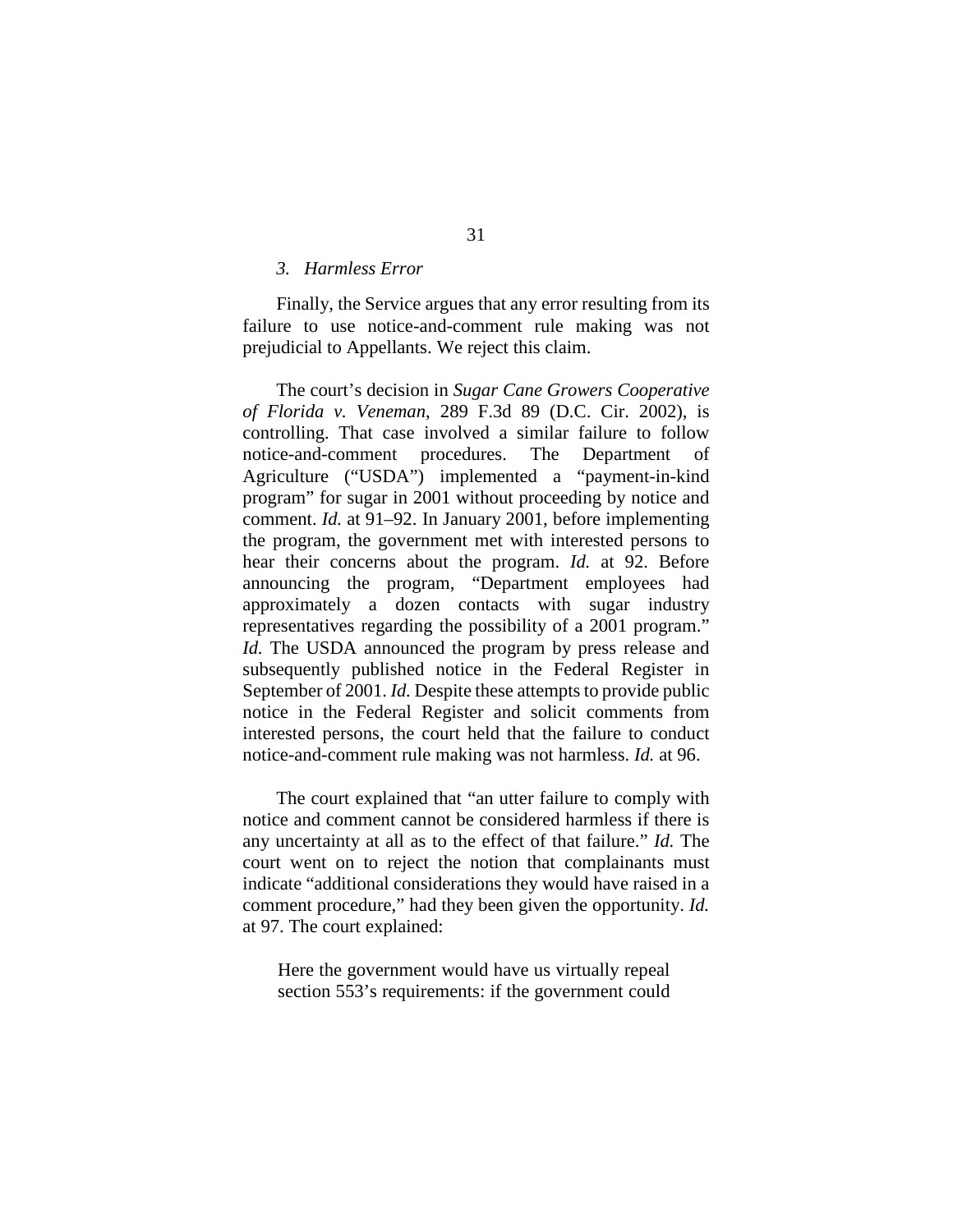skip those procedures, engage in informal consultation, and then be protected from judicial review unless a petitioner could show a new argument—not presented informally—section 553 obviously would be eviscerated. The government could avoid the necessity of publishing a notice of a proposed rule and perhaps, most important, would not be obliged to set forth a statement of the basis and purpose of the rule, which needs to take account of the major comments—and often is a major focus of judicial review.

#### *Id.* at 96–97.

So, too, in this case. The Service insists that it effectively complied with § 553 because in May 2014 it published notice of its interim finding in the Federal Register. However, that notice never invited comment from the public. It merely stated that the agency was "actively pursuing additional information" from Zimbabwe and "other sources" to "make a final determination" for 2014. 79 Fed. Reg. at 26,987. This phrasing makes it far from clear that the May notice was soliciting comments from all interested parties. Indeed, while Safari Club submitted comments, the NRA did not. Nor did the July 2014 or March 2015 findings invite public comment. Quite to the contrary, they presented their negative enhancement findings as conclusions at which the Service had already arrived—as the culmination, in other words, rather than the initiation, of the decisionmaking process. *See* 79 Fed. Reg. at 44,461 ("[T]he Service is unable to make a finding that sport hunting in Zimbabwe is enhancing the survival of the species."); 80 Fed. Reg. at 42,524 ("[T]he suspension on the import of sporthunted African elephant trophies taken in Zimbabwe on or after April 4, 2014, [will] be continued until further notice."). On the record before us, we hold that *Sugar Cane Growers* controls.